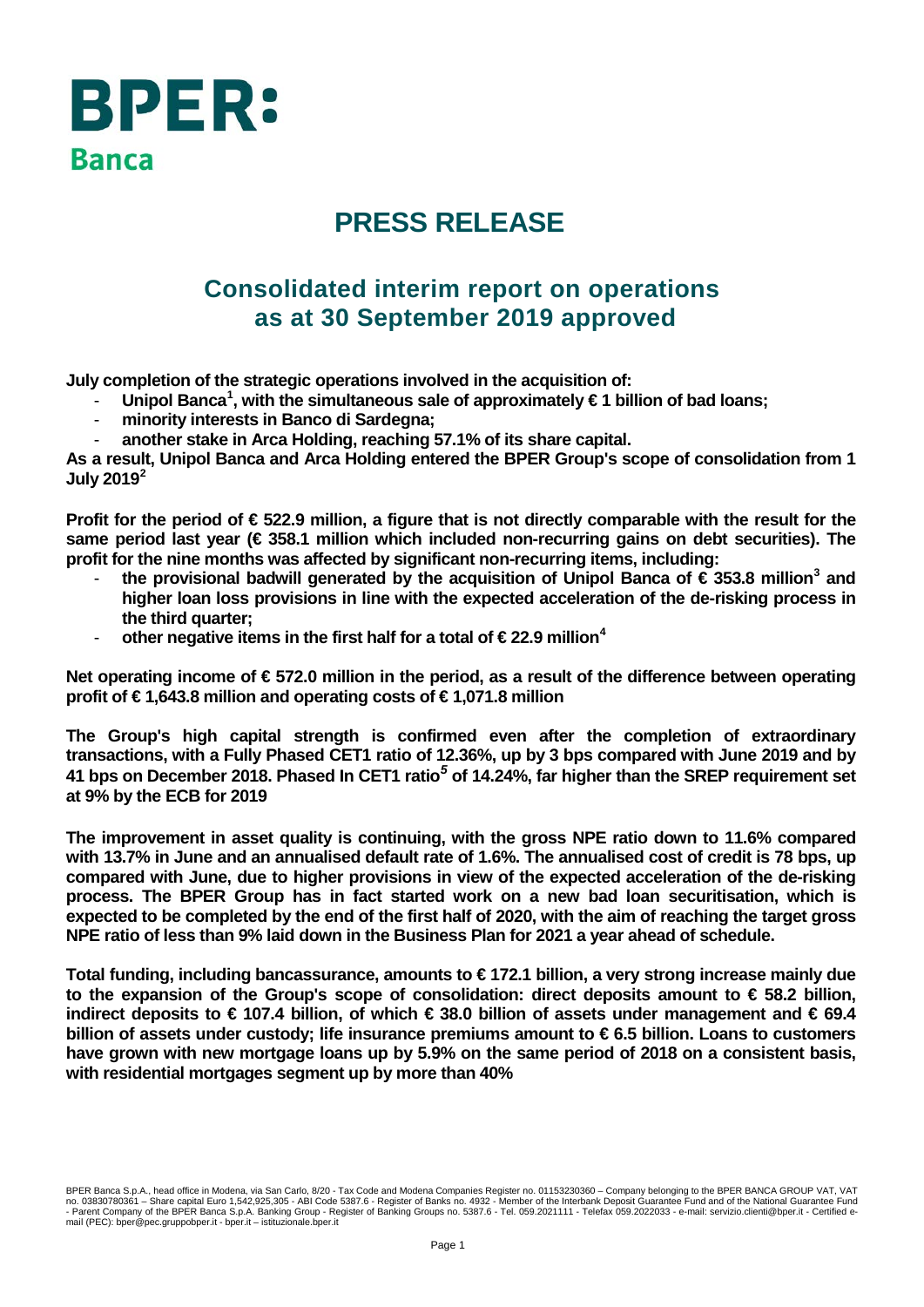The Board of Directors of BPER Banca has examined and approved the separate results of the Bank and the consolidated results of the Group at 30 September 2019.

Alessandro Vandelli, Chief Executive Officer of BPER Banca, commented: *"The third quarter of the year saw an important phase of expansion for the BPER Group, with Unipol Banca and Arca Holding entering the scope of consolidation following completion of their acquisitions in July. Together with the benefit deriving from the purchase of the minority interests in Banco di Sardegna, both companies make a significant contribution to the Group's consolidated net profit, which comes to € 522.9 million for the first nine months of the year. This amount includes some significant non-recurring items, such as the badwill generated by the acquisition of Unipol Banca, provisionally amounting to € 353.8 million, and higher loan loss provisions, given the target of further accelerating the de-risking process after the positive outcome of the sale of € 1 billion bad loan portfolio, also completed last July. This context includes the new securitisation of bad loans, which is expected to be completed before the end of the first half of next year, so as to achieve the target of a gross NPE ratio of less than the 9% threshold set by the Business Plan for 2021 a year earlier than planned. This new securitisation, which follows the positive experience of the previous 4Mori Sardegna and AQUI securitisations, represents a decisive step forward in the BPER Group's de-risking process. The figures for the period confirm the improvement in asset quality, with a gross NPE ratio at 11.6%, down by more than 2 percentage points compared with 13.7% in June, and an annualised default rate at a very low level of 1.6%. We are very satisfied for having succeeded in combining a growth strategy, through the extension of the Group scope, with a clear improvement in asset quality, while maintaining a strong capital position with a fully phased CET1 ratio of 12.36% in September, compared with 12.33% in June and 11.95% at the end of 2018. The latter part of the year will see us heavily involved in integrating Unipol Banca with the Parent Company, scheduled for completion by the end of November, and taking further steps to simplify and improve the efficiency, as envisaged in the Business Plan".*

### **Consolidated income statement[6](#page-7-5) : key figures**

**Net interest income** amounts to €862.1 million; based on the same scope of consolidation, the figure comes to € 814.5 million compared with € 850.1 million, a 4.2% decline y/y mainly due to the accounting effects of IFRS 9 and IFRS 16<sup>[7](#page-7-6)</sup>, net of which the reduction would be significantly lower, at 1.1% y/y. Net interest income for the third quarter of the year amounts to € 315.9 million; the quarterly figure, based on the same scope of consolidation, comes to € 268.3 million, down by 1.5% q/q, due to the accounting effects of IFRS 9 and IFRS 16, net of which third quarter net interest income would show an increase of 0.5% q/q.

\*\*\*\*\*\*\*\*\*\*\*\*\*\*\*\*\*\*\*\*

**Net commission income** amounts to € 656.1 million; on a comparable basis, the figure is € 585.2 million, up by 1.4% y/y with a particularly positive performance in bancassurance (+19.0% y/y) and assets under management (+2.9% y/y), whereas there was a reduction in the commissions relating to loans and guarantees (-3.1% y/y). The figure for the third quarter of 2019 amounts to € 268.3 million; based on the same scope of consolidation, it comes to € 197.5 million, up by 1.2% q/q (+5.0% compared with the third quarter of 2018), mainly due to increases in assets under management and bancassurance (+2.4% q/q) and cards, collections and payments (+2.0% q/q).

**Dividends** for the period amount to € 13.6 million (€ 13.8 million in the same period of 2018).

**Net income from financial activities** comes to € 77.2 million (€ 190.9 million in the first nine months of 2018, which included non-recurring gains realised on debt securities) after having expensed the full non-recurring writedown of BPER's share of the support given by the IDPF Voluntary Scheme to Banca Carige of € 13.3 million (on a comparable basis, this item amounts to  $\epsilon$  62.3 million for the period). It includes realised net gains on sale of financial assets and loans of  $\epsilon$  69.1 million, net gains on securities and derivatives of  $\epsilon$  3.4 million and other positive elements of  $\epsilon$ 4.7 million.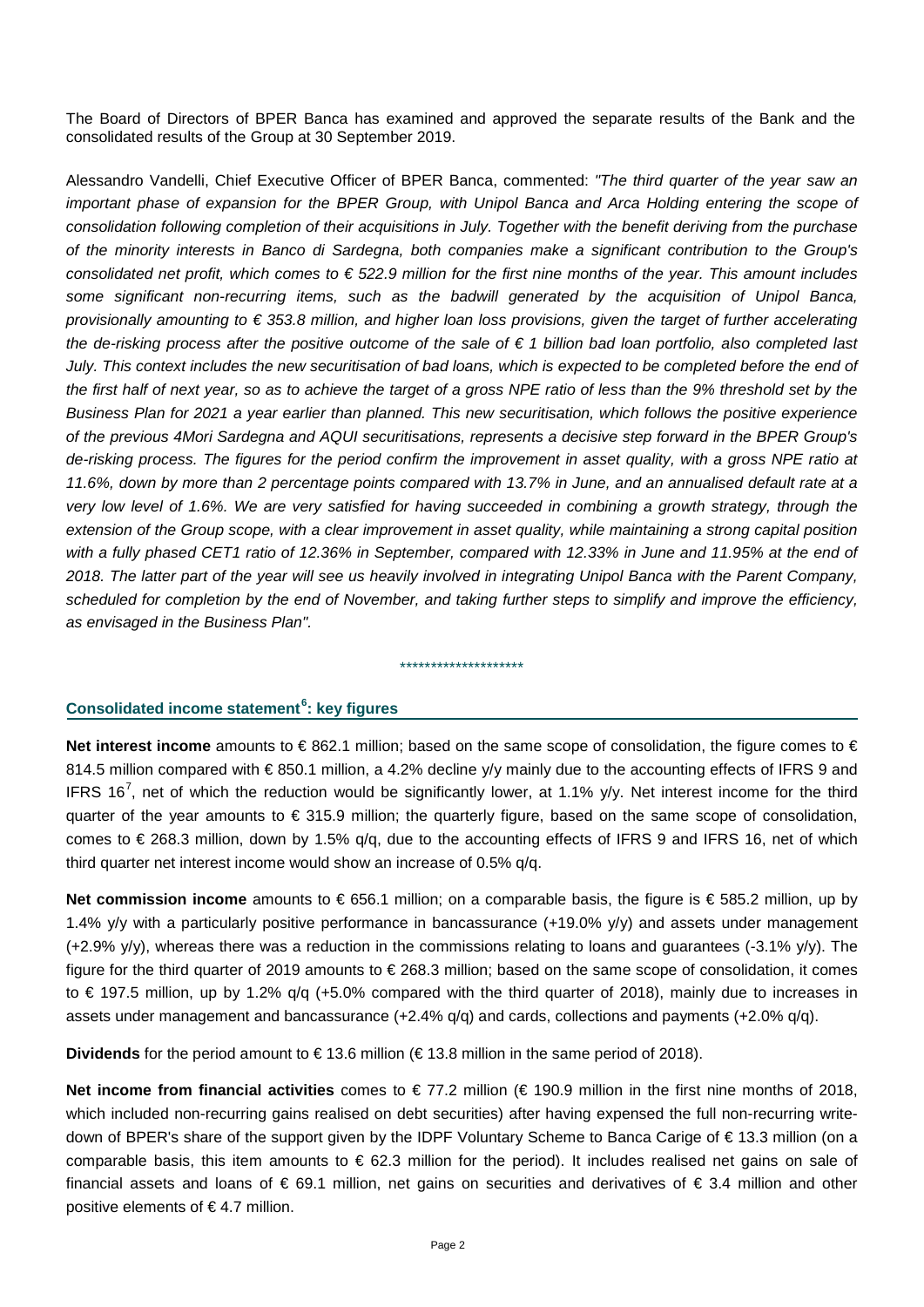**Operating income** comes in at € 1,643.8 million. Based on the same scope of consolidation, this figure is € 1,508.5 million compared with € 1,662.6 million in the same period of 2018 (the two results are not comparable, mainly because of the non-recurring gains realised on debt securities in 2018, as mentioned previously, and the significant difference in the impact of the "IFRS 9 reclassification" on net interest income in the two periods).

**Operating costs** amount to € 1,071.8 million; on a comparable basis, they come to € 998.9 million, down 1.2% y/y. In detail, personnel expenses amount to  $\epsilon$  657.7 million; based on the same scope of consolidation, the figure stands at € 615.5 million, more or less stable compared with the same period of last year. Other administrative expenses amount to € 305.4 million (€ 313.3 million on a comparable basis and pro-forma without considering the effects of applying IFRS 16<sup>[8](#page-7-7)</sup>, down by 1.0% y/y on a like-for-like basis) and net adjustments to property, plant and equipment and intangible assets amount to € 108.7 million (€ 70.7 million on a comparable basis and pro-forma without considering the effects of applying IFRS 16<sup>[9](#page-7-8)</sup>, not directly comparable with the figure for the same period last year which included net non-recurring adjustments to property, plant and equipment for € 13.5 million).

The **net operating income** (operating income, net of operating costs) amounts to € 572.0 million; on a like-for-like basis, this figure comes to € 509.6 million. In the third quarter, net operating income amounts to € 267.5 million (€ 205.1 million on a comparable basis).

**Net impairment losses for credit risk** amount to € 309.1 million (€ 291.3 million based on the same scope of consolidation), almost entirely referable to net adjustments to financial assets at amortised cost, including higher provisions for loans, partly due to the expected acceleration in the de-risking process through a new securitisation of a significant amount of bad loans to be completed in the first half of 2020. Net impairment losses for credit risk in the third quarter amount to € 161.1 million (€ 143.3 million on a like-for-like basis). The **annualised cost of credit** stands at 78 bps with respect to 47 bps in 2018.

**Net provisions for risks and charges** for the period amount to €9.2 million.

Contributions to system funds recognised during the period total  $\epsilon$ 58.4 million ( $\epsilon$ 56.8 million on a like-for-like basis compared with € 52.4 million in the same period of 2018). More specifically: the **BPER Group's ordinary contribution to the Single Resolution Fund (SRF) for 2019** of € 23.0 million in the first quarter; the **additional contribution for 2017** of € 9.6 million in the second quarter; the estimated amount of the ordinary contribution to the **Deposit Guarantee Scheme (DGS)** of € 25.8 million in the third quarter, of which € 1.6 million relating to Unipol Banca. Note that, in the interests of clarity, these contributions are shown on a separate line in the reclassified income statement, whereas in the Bank of Italy's schedule they are included in item 190 b) "Other administrative expenses".

A reminder that the first provisional accounting for the acquisition of Unipol Banca was carried out at 30 September 2019 in accordance with IFRS 3 "Business Combinations". The negative difference between the purchase price and consolidated equity attributable to the acquired group was €353.8 million. The total benefit of the acquisition, € 353.8 million, was therefore recognised as income in caption 275 of the income statement ("badwill") as at 30 September 2019.

**Gains on equity investments and on disposal of investments** amount to € 8.8 million (€ 8.6 million on a like-forlike basis, compared with  $\epsilon$  9.0 million in the same period last year).

The **profit from current operations before tax** is € 557.9 million (€ 162.0 million on a comparable basis). **Income taxes for the period** are € 19.9 million.

**Profit for the period** stands at € 538.0 million and includes a profit for the period attributable to minority interests of € 15.1 million (€ 153.9 million and € 10.2 million respectively on a like-for-like basis). The **profit attributable to the Parent Company** therefore comes to € 522.9 million (€ 143.7 million on a comparable basis).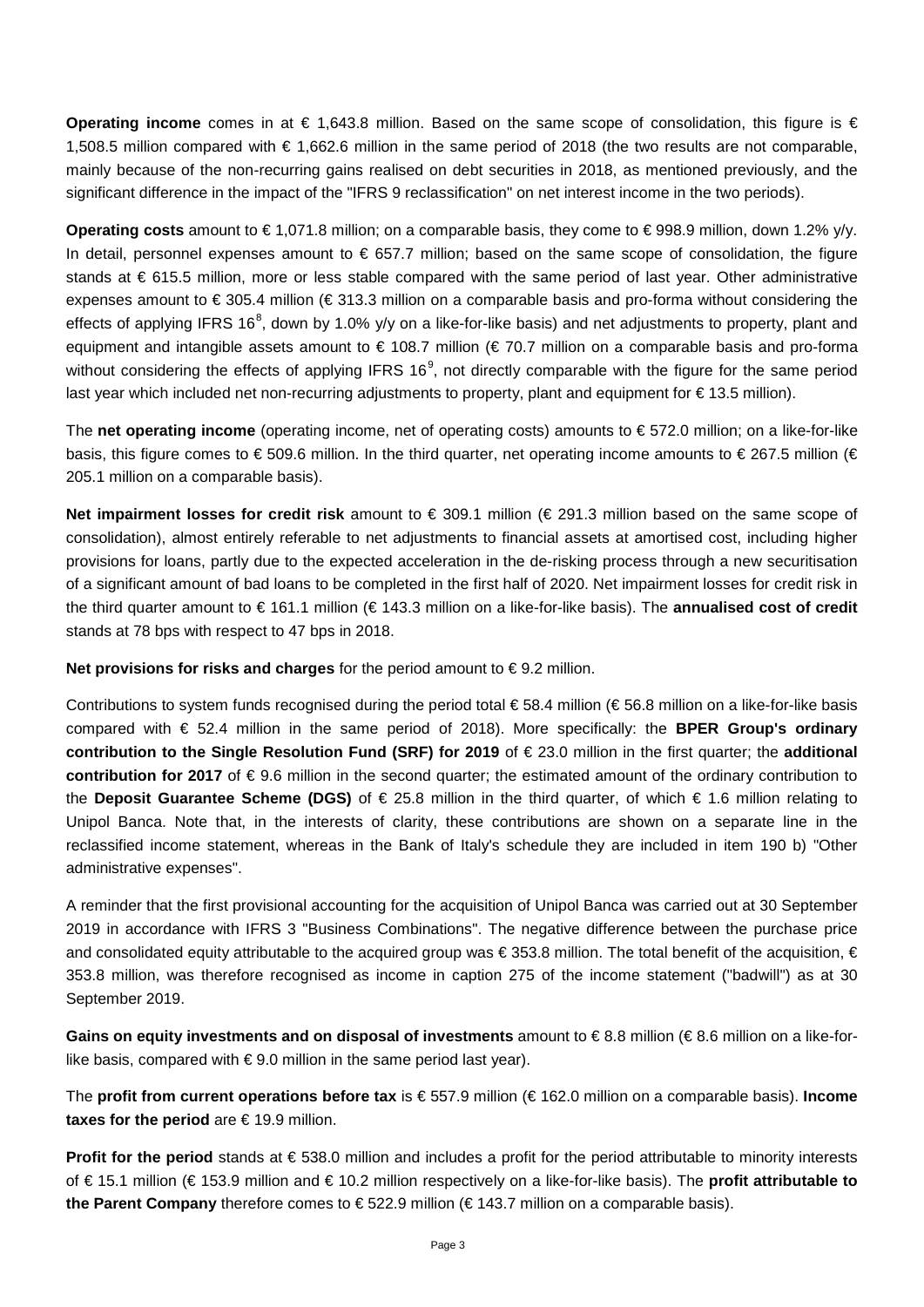### **Consolidated balance sheet[10:](#page-7-9) key figures**

**Direct funding from customers** (amounts due to customers, debt securities issued and financial liabilities designated at fair value through profit or loss) amounts to € 58.2 billion, of which € 9.0 billion relating to Unipol Banca. Ordinary customer deposits amount to € 55.0 billion, mainly including current accounts and sight deposits for € 46.8 billion, time deposits and certificates of deposit for € 2.4 billion and bonds for € 2.3 billion. Institutional funding amounts to  $\epsilon$  3.2 billion, made up entirely of bonds.

**Indirect deposits from customers**, valued at market prices, come to € 107.4 billion, significantly higher than the 2018 figure mainly due to the expansion of the Group's scope of consolidation. In particular, **assets under management** amount to € 38.0 billion, of which € 2.5 billion relating to Unipol Banca and € 14.8 billion to Arca Holding, net of the portion of funds placed by the BPER Group network. **Assets under administration** amount to € 69.4 billion, of which € 50.6 billion relating to Unipol Banca, for the most part consisting of administered deposits of a leading insurance company. The **portfolio of life insurance premiums**, not included in indirect deposits, amounts to € 6.5 billion, of which about € 1.0 billion relating to Unipol Banca.

**Gross loans to customers** amount to € 56.0 billion. Gross performing loans amount to € 49.5 billion, whereas gross non-performing loans (bad, unlikely-to-pay and past due loans) amount to € 6.5 billion, with a percentage on total gross loans of 11.6%. Looking at the various components, **gross bad loans** amount to € 3.5 billion; **gross unlikely-to-pay loans** amount to € 2.9 billion; **gross past due loans** amount to € 102.5 million. The quality of performing loans remains high, with a percentage of low-risk ratings of 63.6%, a further improvement compared with 61.7% in June 2019.

**Net loans to customers** amount to € 52.5 billion. Net performing loans amount to € 49.3 billion, whereas net nonperforming loans (bad, unlikely-to-pay and past due loans) amount to € 3.2 billion, with a percentage on total net loans of 6.1% and a coverage ratio of 51.1%. Looking at the various components, **net bad loans** amount to € 1.3 billion, with a coverage ratio of 63.7%; **net unlikely-to-pay loans** amount to € 1.8 billion, with coverage of 37.2%; **net past due loans** amount to € 87.2 million with coverage of 15.0%.

The **net interbank position** is negative for € 8.6 billion and is the result of the imbalance between amounts due from banks of € 3.7 billion and amounts due to banks of € 12.4 billion. The BPER Group's total amount of refinancing with the European Central Bank (ECB) amounts to € 9.7 billion, entirely attributable to participation in TLTRO 2 with a four-year maturity. Financial instruments, which can be used as collateral for refinancing operations on the market, amount to  $\in 20.9$  billion, net of the haircut, of which  $\in 10.6$  billion is available, to which  $\in$ 2.2 billion of deposits available at the ECB must be added.

**Financial assets** come to a total of € 18.8 billion and amount to 23.3% of total assets. Debt securities amount to € 17.8 billion and represent 94.8% of the total portfolio: of these, € 8.2 billion refer to government securities and other public entities, of which €6.4 billion of Italian government securities.

**Total shareholders' equity** at 30 September 2019 amounts to € 5.4 billion, with a portion pertaining to minority interests of € 0.2 billion. The **Group's consolidated shareholders' equity**, including the result for the period, amounts to  $\epsilon$  5.2 billion.

The **Liquidity Coverage Ratio** (LCR) and the **Net Stable Funding Ratio** (NSFR) are both over 100%; at 30 September 2019, the LCR index is 163.9%, while the NSFR is estimated to be over 100% (it was 112.6% at 30 June 2019).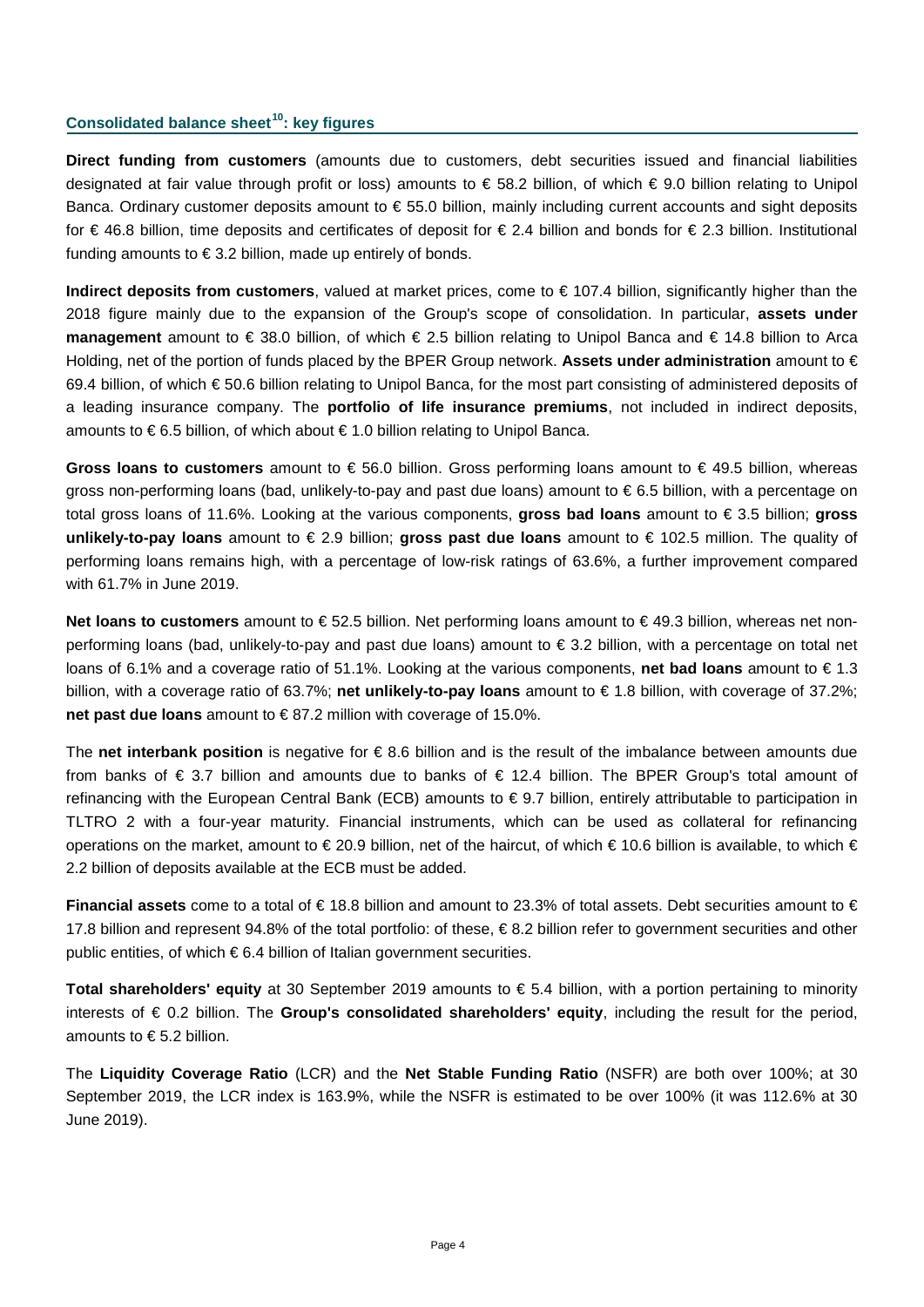### **Capital ratios**

The capital ratios at 30 September 2019, calculated taking into account the AIRB methodology for credit risk requirements, are based on Own Funds including the portion of profit realised during the period, net of the expected dividend:

- Common Equity Tier 1 Ratio (Phased In)*[11](#page-7-10)* of 14.24% (14.33% at 30 June 2019 and 14.27% at 31 December 2018). This ratio calculated on a fully phased basis comes to 12.36% (12.33% at 30 June 2019 and 11.95% at 31 December 2018);
- Tier 1 ratio (Phased in) of 14.68% (14.42% at 30 June 2019 and 14.37% at 31 December 2018);
- Total Capital Ratio (Phased In) of 17.24% (17.32% at 30 June 2019 and 17.25% at 31 December 2018).

### **Main structure data at 30 September 2019**

The Group is present in nineteen regions of Italy with 1,429 bank branches, of which 258 relating to Unipol Banca, in addition to the Luxembourg office of BPER Bank Luxembourg S.A.

\*\*\*\*\*\*\*\*\*\*\*\*\*\*\*\*\*\*\*\*

The Group employs 13,910 people, of whom 2,145 are employed by Unipol Banca (11,615 at the end of 2018).

### **Significant subsequent events that took place after 30 September 2019**

#### **Agreement on the 2019-2021 Business Plan signed by the BPER Group and the Trade Unions**

With reference to the 2019-2021 Business Plan presented on 28 February 2019, featuring a strong focus on cost containment, also by optimising the size of the workforce, BPER Banca has announced the signing of an Agreement between the BPER Group and the Trade Unions in relation to the trade union procedure launched with the communication dated 28 June 2019.

The Agreement envisages:

- voluntary termination from 31 March 2020 of personnel who have accrued or who will have accrued the right to receive a pension by 1 January 2022, with the payment of an incentive;
- the possibility of applying to the Sector Solidarity Fund, from 1 April 2020 up to the date that pension payments commence, for those who will meet these requirements between 1 January 2021 and 31 December 2025, with payment of an incentive;
- that these early retirement plans will lead to the resignation of 1,289 members of staff;
- hiring 645 people, who will bring new skills and a degree of generational turnover;
- a reduction in the workforce that will make it possible to achieve the target for the end of the Business Plan (a workforce of 12,739) and contribute towards the overall decrease of 1,300 people with respect to the workforce at the beginning of the Plan.

\*\*\*\*\*\*\*\*\*\*\*\*\*\*\*\*\*\*\*\*

Page 5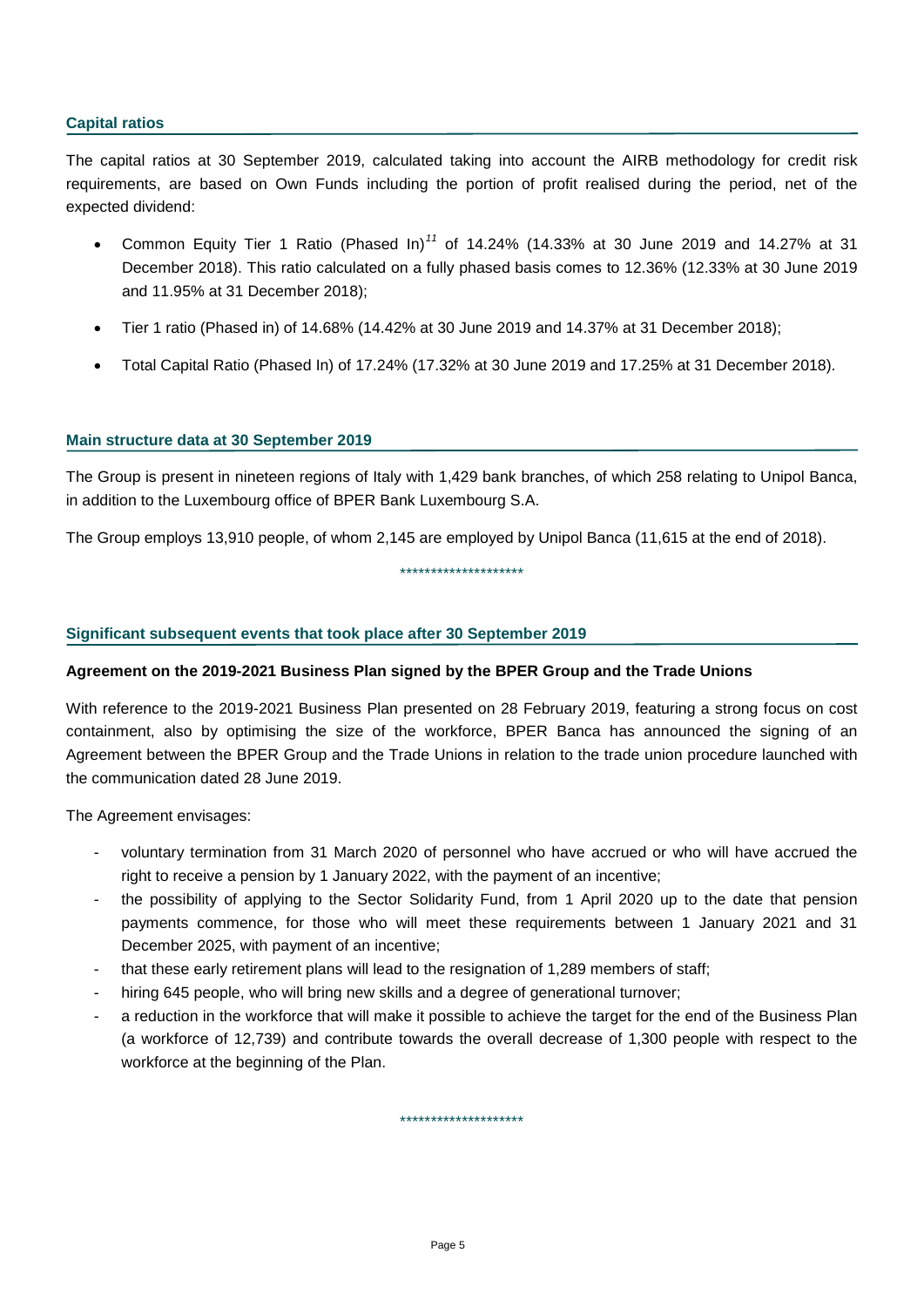#### **Outlook for operations**

In the latter part of the year, operating costs will include both the charges relating to the personnel retirement plan as a result of the trade union agreement signed at the end of October and the non-recurring costs incurred for the integration of Unipol Banca, while revenues are expected to remain substantially stable, bolstered, in particular, by commission income from the asset management and bancassurance businesses.

\*\*\*\*\*\*\*\*\*\*\*\*\*\*\*\*\*\*\*\*

*With reference to the regulatory provisions that were introduced with the amendment to Legislative Decree 25 of 15 February 2016, which followed the European Directive 2013/50/EU (Transparency II) and the subsequent Consob Resolution 19770 of 26 October 2016, it should be noted that BPER Banca decided on a voluntary basis, in continuity with the past, to publish the Group's consolidated interim report on operations at 31 March and 30 September of each year. The consolidated interim report on operations of the BPER Group at 30 September 2019 is reviewed by the Independent Auditors only for the purpose of calculating the amount of consolidated profit to be included in CET 1 capital for regulatory purposes.*

*The document will soon be available at the Bank's head office, on the websites of the Bank and of the Group (www.bper.it and https://istituzionale.bper.it/), of Borsa Italiana S.p.A. and of the authorised storage system [\(www.1info.it\)](http://www.1info.it/).*

*To supplement the information provided in this press release, we attach the consolidated balance sheet and income statement (also quarterly and reclassified) at 30 September 2019, as well as a summary of the key financial indicators.*

Modena, 7 November 2019

### **The Chief Executive Officer Alessandro Vandelli**

The Manager responsible for preparing the Company's financial reports, Marco Bonfatti, declares, pursuant to art. 154-bis, paragraph 2, of Legislative Decree no. 58/1998 (Consolidated Finance Act), that the accounting information contained in this press release agrees with the supporting documentation, books of account and accounting entries.

\*\*\*\*\*\*\*\*\*\*\*\*\*\*\*\*\*\*\*\*

Modena, 7 November 2019

**The Manager responsible for preparing the Company's financial reports Marco Bonfatti**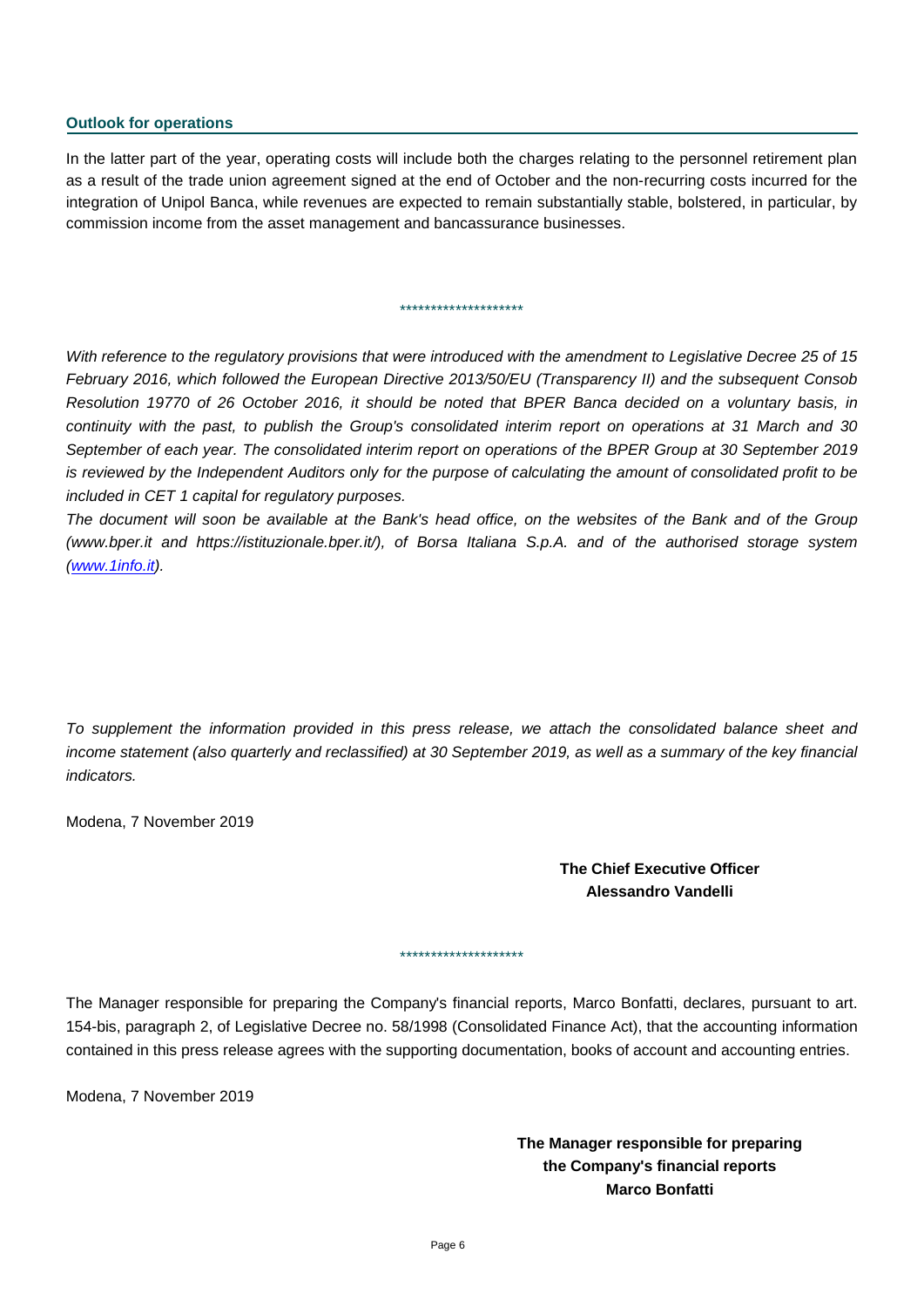\*\*\*\*\*\*\*\*\*\*\*\*\*\*\*\*\*\*\*\*\*\*\*\*\*\*\*\*\*\*\*\*\*\*\*\*\*\*\*\*\*\*\*\*\*\*\*\*\*\*\*\*\*\*\*\*\*\*\*\*\*\*\*\*\*\*\*\*\*\*\*\*\*\*\*\*\*\*\*\*\*

A conference call will be held on **8 November 2019 at 9.30 a.m. (CET)**, to explain the consolidated results of the BPER Group at 30 September 2019.

The conference call will be held in English and will be chaired by **Alessandro Vandelli, the Chief Executive Officer.**

To join the conference call, dial the following telephone number:

**ITALY: +39 02 8020911 UK: +44 1212 818004 USA: +1 718 7058796**

A set of slides to support the presentation will be available the same day, before the start of the presentation and the conference call, in the Investor Relations area of the Bank's website [https://istituzionale.bper.it.](https://istituzionale.bper.it/)

\*\*\*\*\*\*\*\*\*\*\*\*\*\*\*\*\*\*\*\*\*\*\*\*\*\*\*\*\*\*\*\*\*\*\*\*\*\*\*\*\*\*\*\*\*\*\*\*\*\*\*\*\*\*\*\*\*\*\*\*\*\*\*\*\*\*\*\*\*\*\*\*\*\*\*\*\*\*\*\*

This press release is also available in the 1INFO storage device.

*Contacts*:

**Investor Relations Manager Responsible External Relations Gilberto Borghi Marco Bonfatti Eugenio Tangerini** Tel: (+39) 059/202 2194 Tel: (+39) 059/202 2713 Tel: (+39) 059/202 1330 gilberto.borghi@bper.it [marco.bonfatti@bper.it](mailto:marco.bonfatti@bper.it) [eugenio.tangerini@bper.it](mailto:eugenio.tangerini@bper.it) [www.bper.it](http://www.bper.it/) – https://istituzionale.bper.it/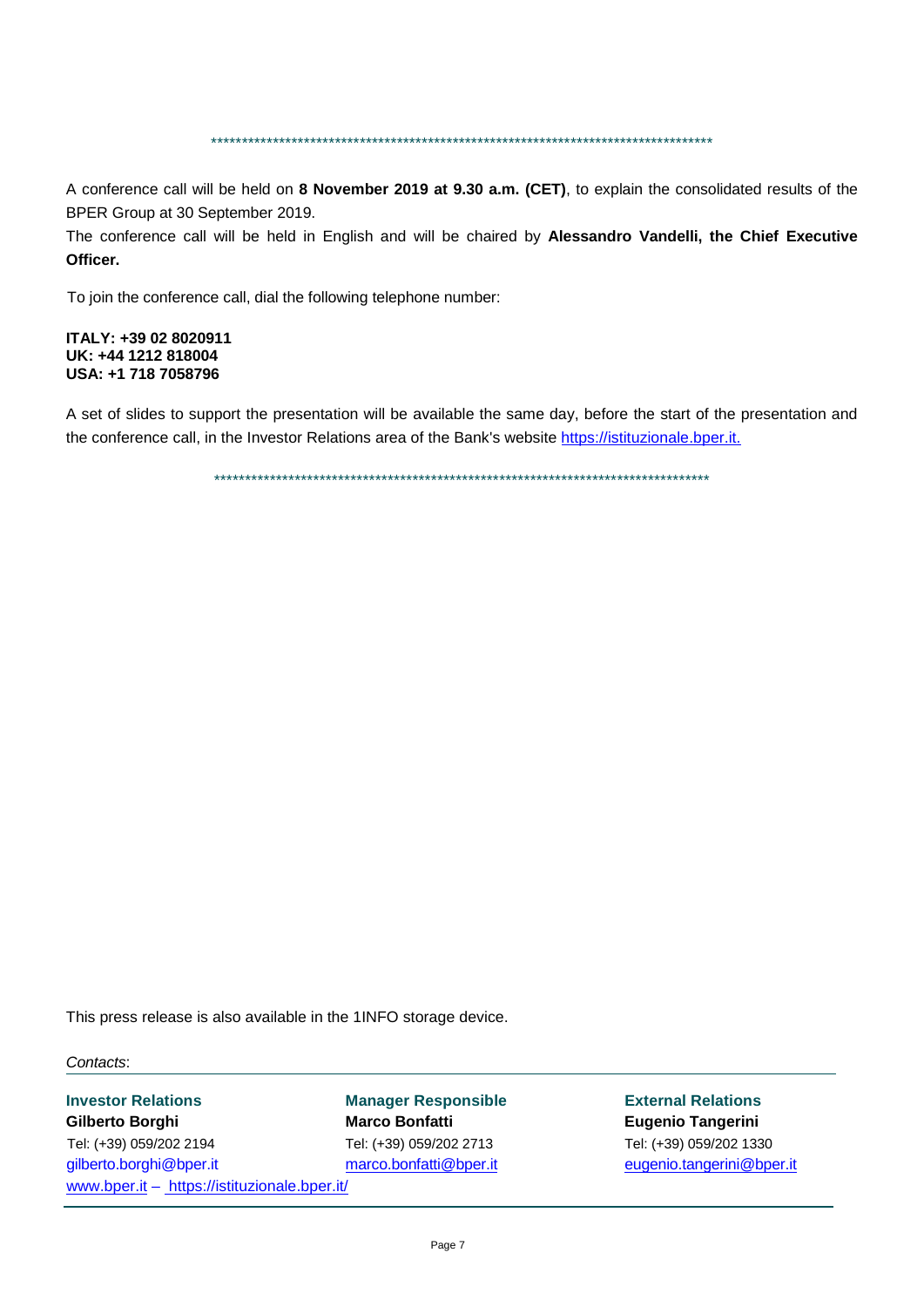### **Footnotes**

<span id="page-7-0"></span><sup>1</sup> By entering the share capital of Unipol Banca, the Group also acquired indirect control of Finitalia S.p.A.

<span id="page-7-1"></span>July 2019 saw completion of the extraordinary transactions announced in February, namely the acquisition of an additional shareholding in Arca Holding, the acquisition of the minority interests in Banco di Sardegna and the acquisition of 100% of Unipol Banca with the simultaneous sale to UnipolReC of bad loans for a gross carrying amount of around € 1 billion. These transactions took effect for accounting purposes from 1 July 2019; Unipol Banca and ARCA Holding Spa were included in the scope of consolidation of the BPER Group from the same date; the balance sheet figures at 30 September include the assets and liabilities of the new companies forming part of the Group scope, while their income statement figures have been included from the 3rd quarter onwards. It should also be noted that as a result of these transactions, the accounting figures at 30 September 2019 are not comparable with those of the corresponding period of the previous year, which also included non-recurring gains realised on debt securities. Furthermore, the consolidated result at 30 September 2019 includes significant non-recurring items, including the "badwill" generated by the acquisition of Unipol Banca of € 353.8 million (booked in the third quarter), the additional contribution to the European Single Resolution Fund for  $\epsilon$  9.6 million (booked in the 2nd quarter) and the charges deriving from the total write-down of the share of the IDPF Voluntary Scheme's intervention in Banca Carige for  $\epsilon$  13.3 million (bo

<span id="page-7-2"></span>Provisional badwill of €353.8 million, calculated as the difference between the shareholders' equity at current values with the acquisition of Unipol Banca and Finitalia for € 573.8 million (net of the value of the Finitalia investment held by Unipol Banca) and the cash cost for its acquisition of € 220 million. 4 More specifically: the additional contribution to the European Single Resolution Fund for a total of €9.6 million in the second quarter of 2019; the charge deriving from the total write-down of our share of the IDPF Vol

<span id="page-7-4"></span><span id="page-7-3"></span>Reg. 2395/2017 "Transitional provisions for mitigating the impact of the introduction of IFRS 9 on own funds" introduced the transitional regime (the so-called "phased-in") for the impact of IFRS 9 on own funds, giving banks a chance to spread the effect on own funds over a period of 5 years (from March 2018 to December 2022), sterilizing the impact in CET1 by applying decreasing percentages over time. The BPER Banca Group has chosen to adopt the so-called "static approach" to be applied to the impact resulting from comparison between the IAS 39 adjustments at 31/12/2017 and the IFRS 9 adjustments at 1/1/2018.<br><sup>6</sup> The figures refer to the Group's new scope of consolidation, unless o

<span id="page-7-6"></span><span id="page-7-5"></span>The agailog total is the strong to the application of the 5th and 6th update of Bank of Italy Circular 262/2005 from 1 January 2018 and 1 January 2019 respectively, see the<br>tables of the reclassified consolidated income st

<span id="page-7-9"></span><span id="page-7-8"></span>

<span id="page-7-7"></span><sup>8</sup> See Note 7.<br><sup>9</sup> See Note 7.<br><sup>10</sup> Figures relating to the new scope of consolidation of the Group and including the sale of a portfolio of bad loans for a gross carrying amount of around €1 billion  $t_{\text{total}}$  or  $t_{\text{total}}$  or  $t_{\text{total}}$  and  $t_{\text{total}}$  are indicated.<br>11  $\epsilon$ 

<span id="page-7-10"></span>See Note 5.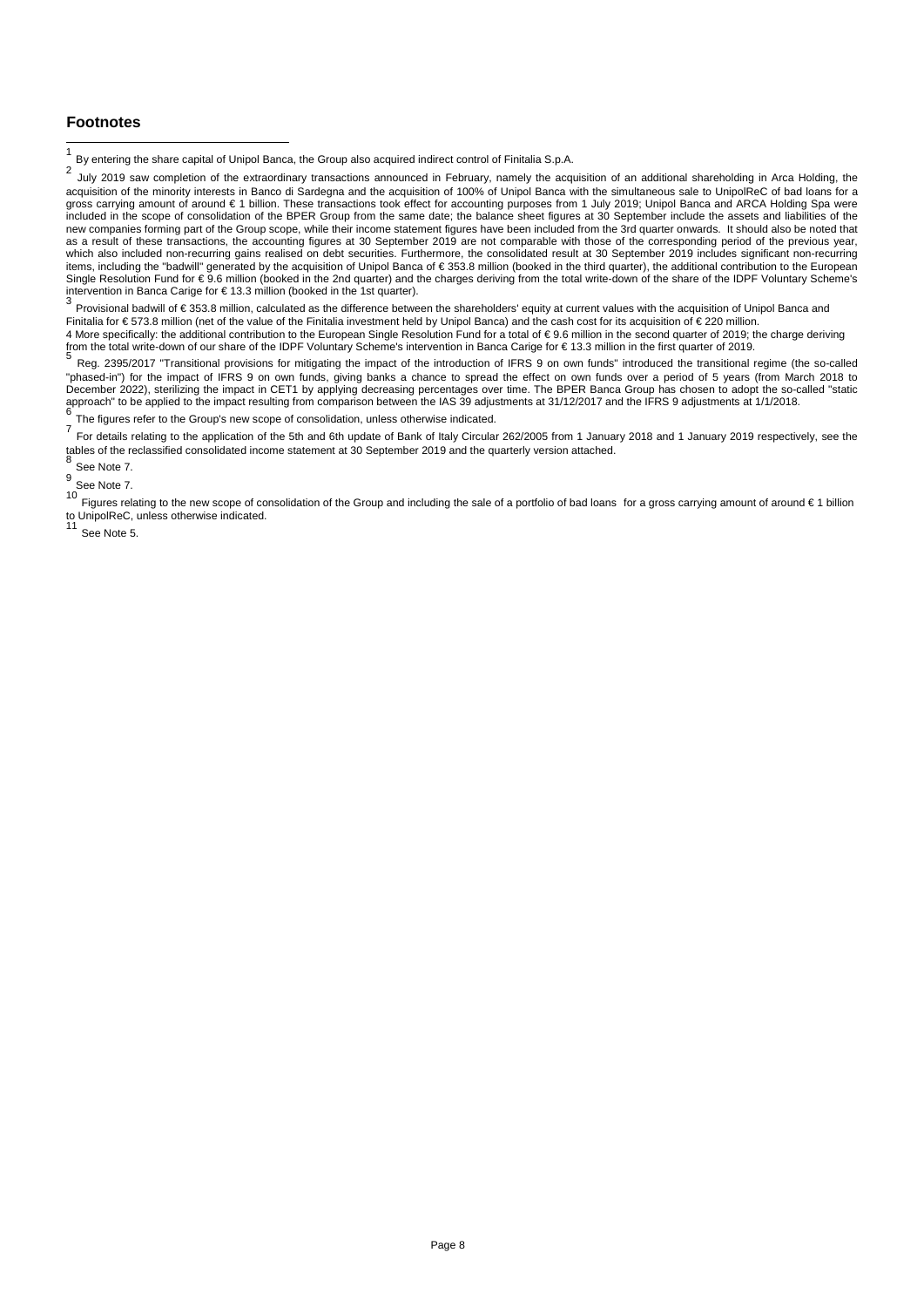## Reclassified financial statement as at 30 September 2019

For greater clarity in the presentation of the results for the period, the accounting schedules envisaged by the 6th update of Bank of Italy Circular no. 262/2005 have been reclassified as follows.

In the balance sheet:

- Debt securities valued at amortised cost (caption 40 "Financial assets measured at amortised cost") have been reclassified under caption "Financial assets";
- "Other assets" include captions 110 "Tax assets", 120 "Non current assets and disposal groups classified as held for sale" and 130 "Other assets";
- "Other liabilities" include captions 60 "Tax liabilities", 80 "Other liabilities", and 90 "Employee termination indemnities" and 100 "Provisions for risks and charges".

In the income statement:

 $\overline{a}$ 

- "Net income from financial activities" includes captions 80, 90, 100 and 110 in the standard reporting format;
- Indirect tax recoveries, allocated for accounting purposes to caption 230 "Other operating expense/income", have been reclassified as a reduction in the related costs under "Other administrative expenses" (Euro 100,051 thousand at 30 September 2019 and Euro 94,974 thousand at 30 September 2018);
- "Net adjustments to property, plant, equipment and intangible assets" include captions 210 and 220 in the standard reporting format;
- "Gains (Losses) on equity investments, disposal investments and impairment losses on goodwill" include captions 250, 270 and 280 in the reporting format;
- "Contributions to the SRF, DGS and IDPF-VS funds" has been shown separately from the specific accounting technical forms to give a better and clearer representation, as well as to leave the "Other administrative expenses" as a better reflection of the trend in the Group's operating costs. In particular, at 30 September 2019, this caption represents the component allocated to administrative costs related to:
	- the 2019 ordinary contribution to the SRF (European Single Resolution Fund) for Euro 23,043 thousand;
	- the additional contribution required by SRF to the Italian Banks for the year 2017 equal to Euro 9,587 thousand;
	- the 2019 ordinary contribution to the DGS (Deposit Guarantee Scheme) for Euro 25,784 thousand as estimation of how much it will be required at the end of the year.
- appropriate specifications ("of which") have been included in "Net interest income", "Other administrative expenses" and "Net adjustments to property, plant, equipment and intangible assets" captions in order to highlight the impacts of IFRS [1](#page-11-0)6 application (from 1 January 2019') and in "*Net interest income*" caption in order to highlight the impacts of IFRS 9 application (from 1 January 2018).

<span id="page-8-0"></span>It should be noted that the reclassified consolidated balance sheet and income statement show the contribution of Unipol Banca and Arca Holding to the BPER Banca Group consolidation.

<sup>&</sup>lt;sup>1</sup> The "of which interest expense lease liabilities IFRS 16" and "of which depreciation right of use IFRS 16" captions show a value at 30 September 2018 referred to the interests and depreciations of "Property, plant and equipment" recognized as financial leases.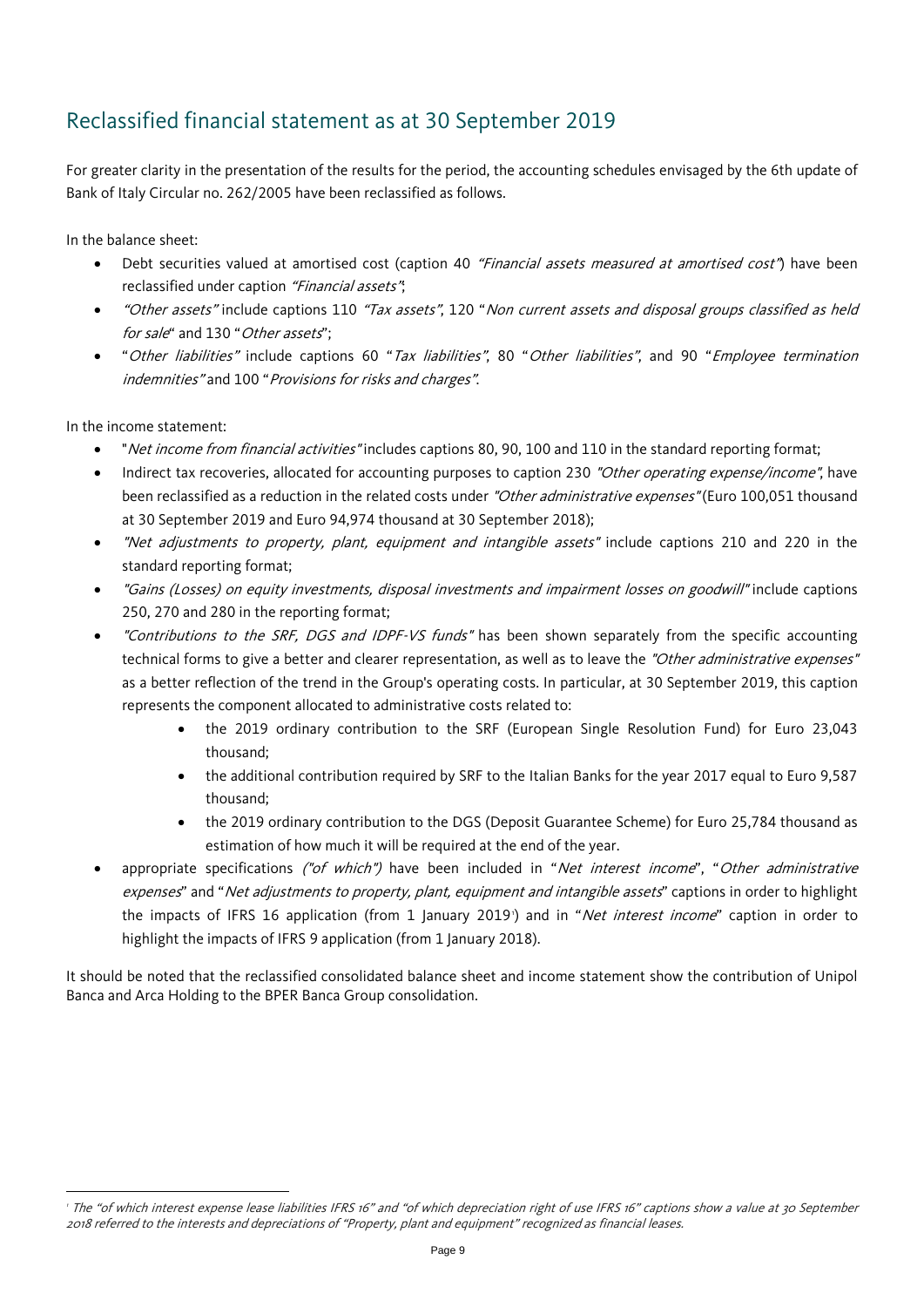# Reclassified consolidated balance sheet as at 30 September 2019

|                                                                                                     |            |                                        |                                               |                                            |            |            |                                                      | (in thousands)                                     |
|-----------------------------------------------------------------------------------------------------|------------|----------------------------------------|-----------------------------------------------|--------------------------------------------|------------|------------|------------------------------------------------------|----------------------------------------------------|
| <b>Assets</b>                                                                                       | 30.09.2019 | Arca<br><b>Holding</b><br>contribution | <b>Unipol</b><br><b>Banca</b><br>contribution | 30.09.2019<br>on a like-for-<br>like basis | 30.06.2019 | 31.12.2018 | Change<br>30.09.2019<br>31.12.2018<br>on a like-for- | % Change<br>on a like-<br>for-like<br><b>basis</b> |
|                                                                                                     |            |                                        |                                               |                                            |            |            | like basis                                           |                                                    |
| Cash and cash equivalents                                                                           | 493,538    | 3                                      | 81,662                                        | 411,873                                    | 395,525    | 459,782    | (47,909)                                             | $-10.42$                                           |
| Financial assets                                                                                    | 18,777,522 | 92,197                                 | 1,242,212                                     | 17,443,113                                 | 17,159,152 | 17,152,084 | 291,029                                              | 1.70                                               |
| a) Financial assets held for trading<br>b) Financial assets designated at fair                      | 328,291    |                                        | 466                                           | 327,825                                    | 270,204    | 247,219    | 80,606                                               | 32.61                                              |
| value<br>c) Other financial assets mandatorily                                                      | 131,594    |                                        |                                               | 131,594                                    | 219,702    | 218,662    | (87,068)                                             | $-39.82$                                           |
| measured at fair value<br>d) Financial assets measured at fair<br>value through other comprehensive | 662,663    | 92,197                                 | 23,311                                        | 547,155                                    | 557,815    | 662,744    | (115, 589)                                           | $-17.44$                                           |
| income<br>e) Debt securities measured at                                                            | 6,911,141  |                                        | 41,444                                        | 6,869,697                                  | 7,808,130  | 8,560,568  | (1,690,871)                                          | $-19.75$                                           |
| amortised cost                                                                                      | 10,743,833 | $\sim$                                 | 1,176,991                                     | 9,566,842                                  | 8,303,301  | 7,462,891  | 2,103,951                                            | 28.19                                              |
| - banks                                                                                             | 2,641,906  |                                        |                                               | 2,641,906                                  | 2,384,640  | 1,766,169  | 875,737                                              | 49.58                                              |
| - customers                                                                                         | 8,101,927  |                                        | 1,176,991                                     | 6,924,936                                  | 5,918,661  | 5,696,722  | 1,228,214                                            | 21.56                                              |
| Loans                                                                                               | 56,244,776 | 64,461                                 | 7,155,184                                     | 49,025,131                                 | 49,158,263 | 48,594,875 | 430,256                                              | 0.89                                               |
| a) Loans to banks                                                                                   | 3,722,040  | 89,720                                 | 343,931                                       | 3,288,389                                  | 2,616,439  | 1,540,509  | 1,747,880                                            | 113.46                                             |
| b) Loans to customers<br>c) Financial assets measured at fair                                       | 52,496,061 | (25, 259)                              | 6,784,578                                     | 45,736,742                                 | 46,541,824 | 47,050,942 | (1,314,200)                                          | $-2.79$                                            |
| value                                                                                               | 26,675     |                                        | 26,675                                        |                                            |            | 3,424      | (3, 424)                                             | $-100.00$                                          |
| Hedging derivatives                                                                                 | 65,401     |                                        |                                               | 65,401                                     | 53,567     | 35,564     | 29,837                                               | 83.90                                              |
| Equity investments                                                                                  | 251,613    | (202, 838)                             | ÷,                                            | 454,451                                    | 453,046    | 446,049    | 8,402                                                | 1.88                                               |
| Property, plant and equipment                                                                       | 1,356,757  | 15,840                                 | 87,323                                        | 1,253,594                                  | 1,261,800  | 1,063,273  | 190,321                                              | 17.90                                              |
| Intangible assets                                                                                   | 612,235    | 179,558                                | 307                                           | 432,370                                    | 431,922    | 445,689    | (13, 319)                                            | $-2.99$                                            |
| - of which: goodwill                                                                                | 434,758    | 170,018                                | $\overline{\phantom{a}}$                      | 264,740                                    | 264,740    | 264,740    |                                                      |                                                    |
| Other assets                                                                                        | 2,893,584  | 27,983                                 | 162,001                                       | 2,703,600                                  | 2,669,393  | 2,437,451  | 266,149                                              | 10.92                                              |
| <b>Total assets</b>                                                                                 | 80.695.426 | 177,204                                | 8,728,689                                     | 71,789,533                                 | 71,582,668 | 70,634,767 | 1,154,766                                            | 1.63                                               |

|                                                              |            |                                        |                                               |                                                      |            |            |                                                                       | (in thousands)                                 |
|--------------------------------------------------------------|------------|----------------------------------------|-----------------------------------------------|------------------------------------------------------|------------|------------|-----------------------------------------------------------------------|------------------------------------------------|
| Liabilities and shareholders'<br>equity                      | 30.09.2019 | Arca<br><b>Holding</b><br>contribution | <b>Unipol</b><br><b>Banca</b><br>contribution | 30.09.2019<br>on a like-<br>for-like<br><b>basis</b> | 30.06.2019 | 31.12.2018 | Change<br>30.09.2019<br>31.12.2018<br>on a like-<br>for-like<br>basis | %<br>Change<br>on a<br>like-for-<br>like basis |
| Due to banks                                                 | 12,353,388 |                                        | (1, 274, 555)                                 | 13,627,943                                           | 12,504,749 | 13,126,248 | 501,695                                                               | 3.82                                           |
| Direct deposits                                              | 58,166,847 |                                        | 8,962,993                                     | 49,203,854                                           | 51,029,054 | 49,996,419 | (792, 565)                                                            | $-1.59$                                        |
| a) Due to customers                                          | 51,769,432 |                                        | 7,810,361                                     | 43,959,071                                           | 45,465,848 | 44,594,863 | (635, 792)                                                            | $-1.43$                                        |
| b) Debt securities issued                                    | 6,397,415  |                                        | 1,152,632                                     | 5,244,783                                            | 5,563,206  | 5,401,556  | (156, 773)                                                            | $-2.90$                                        |
| Financial liabilities held for trading                       | 247,347    |                                        | 170                                           | 247,177                                              | 220,086    | 143,824    | 103,353                                                               | 71.86                                          |
| Hedging derivatives                                          | 419,671    |                                        |                                               | 419,671                                              | 306,649    | 92,374     | 327,297                                                               | 354.32                                         |
| Other liabilities                                            | 4,075,781  | 77,644                                 | 664,525                                       | 3,333,612                                            | 2,572,406  | 2,379,334  | 954,278                                                               | 40.11                                          |
| Minority interests<br>Shareholders' equity pertaining to the | 176,160    | 92,854                                 |                                               | 83,306                                               | 505,929    | 507,457    | (424, 151)                                                            | $-83.58$                                       |
| Parent Company                                               | 5,256,232  | 6,706                                  | 375,556                                       | 4,873,970                                            | 4,443,795  | 4,389,111  | 484,859                                                               | 11.05                                          |
| a) Valuation reserves                                        | (39, 838)  | 26                                     | (5, 249)                                      | (34, 615)                                            | 15,130     | 949        | (35, 564)                                                             |                                                |
| b) Reserves                                                  | 2,088,106  | (25)                                   | 8,252                                         | 2,079,879                                            | 1,961,433  | 1,619,469  | 460,410                                                               | 28.43                                          |
| c) Equity instruments                                        | 150,000    |                                        |                                               | 150,000                                              |            |            | 150,000                                                               | n.s.                                           |
| d) Share premium reserve                                     | 999,373    |                                        |                                               | 999,373                                              | 930,073    | 930,073    | 69,300                                                                | 7.45                                           |
| e) Share capital                                             | 1,542,925  |                                        |                                               | 1,542,925                                            | 1,443,925  | 1,443,925  | 99,000                                                                | 6.86                                           |
| f) Treasury shares                                           | (7, 259)   |                                        |                                               | (7, 259)                                             | (7, 258)   | (7, 258)   | (1)                                                                   | 0.01                                           |
| g) Profit (Loss) for the period                              | 522,925    | 6,705                                  | 372,553                                       | 143,667                                              | 100,492    | 401,953    | (258, 286)                                                            | $-64.26$                                       |
| <b>Total liabilities and shareholders'</b>                   |            |                                        |                                               |                                                      |            |            |                                                                       |                                                |
| equity                                                       | 80,695,426 | 177,204                                | 8,728,689                                     | 71,789,533                                           | 71,582,668 | 70,634,767 | 1,154,766                                                             | 1.63                                           |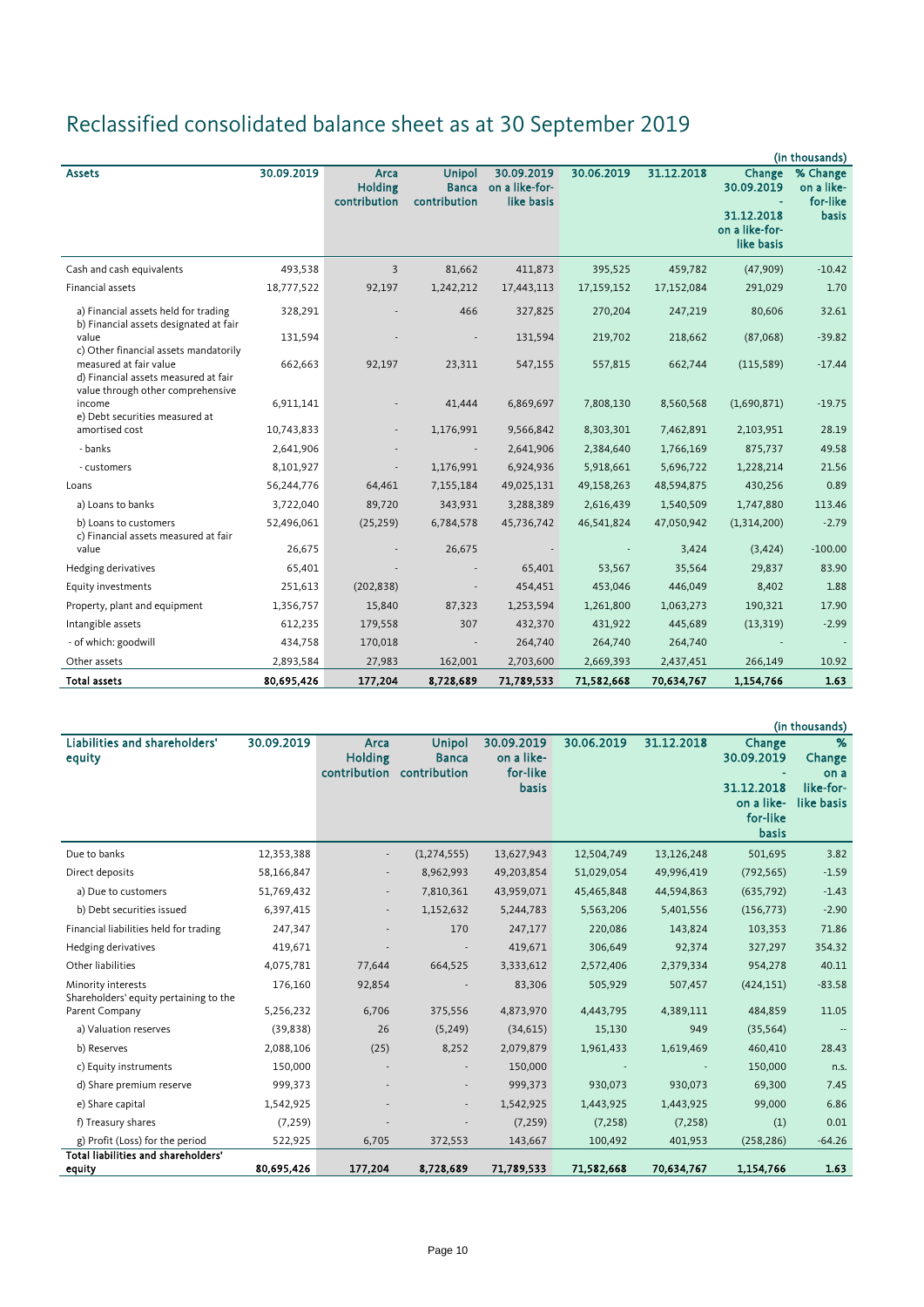# Reclassified consolidated income statement as at 30 September 2019

|                    |                                                                                                                      |             |                                               |                                               |                                                                        |                                                      |             |                                                                              | (in thousands)                                           |
|--------------------|----------------------------------------------------------------------------------------------------------------------|-------------|-----------------------------------------------|-----------------------------------------------|------------------------------------------------------------------------|------------------------------------------------------|-------------|------------------------------------------------------------------------------|----------------------------------------------------------|
| <b>Captions</b>    |                                                                                                                      | 30.09.2019  | <b>Arca</b><br><b>Holding</b><br>contribution | <b>Unipol</b><br><b>Banca</b><br>contribution | <b>First-time</b><br>consolidation<br>impact of<br><b>Unipol Banca</b> | 30.09.2019<br>on a like-<br>for-like<br><b>basis</b> | 30.09.2018  | Change<br>30.09.2019<br>30.09.2018<br>on a like-<br>for-like<br><b>basis</b> | %<br>Change<br>on a<br>like-for-<br>like<br><b>basis</b> |
| $10 + 20$          | Net interest income                                                                                                  | 862,093     | (37)                                          | 47,646                                        |                                                                        | 814,484                                              | 850,092     | (35,608)                                                                     | $-4.19$                                                  |
|                    | of which IFRS 9 components*<br>of which interest expense lease                                                       | 40,183      |                                               | 2,063                                         |                                                                        | 38,120                                               | 63,970      | (25, 850)                                                                    | $-40.41$                                                 |
|                    | liabilities IFRS 16                                                                                                  | (1, 305)    |                                               | (197)                                         |                                                                        | (1, 108)                                             | (49)        | (1,059)                                                                      |                                                          |
| $40 + 50$          | Net commission income                                                                                                | 656,070     | 27,492                                        | 43,331                                        |                                                                        | 585,247                                              | 577,081     | 8,166                                                                        | 1.42                                                     |
| 70                 | Dividends                                                                                                            | 13,650      | ٠                                             | $\overline{4}$                                |                                                                        | 13,646                                               | 13,786      | (140)                                                                        | $-1.02$                                                  |
| $80+90+100+110$    | Net income from financial activities                                                                                 | 77,186      | (1)                                           | 14,852                                        |                                                                        | 62,335                                               | 190,944     | (128, 609)                                                                   | $-67.35$                                                 |
| 230                | Other operating expense/income                                                                                       | 34,771      | (74)                                          | 2,032                                         |                                                                        | 32,813                                               | 30,657      | 2,156                                                                        | 7.03                                                     |
|                    | Operating income                                                                                                     | 1,643,770   | 27,380                                        | 107,865                                       |                                                                        | 1,508,525                                            | 1,662,560   | (154, 035)                                                                   | $-9.26$                                                  |
| 190a)              | Staff costs                                                                                                          | (657, 676)  | (4,275)                                       | (37,900)                                      |                                                                        | (615, 501)                                           | (614, 987)  | (514)                                                                        | 0.08                                                     |
| 190 b)             | Other administrative expenses                                                                                        | (305, 357)  | (7,001)                                       | (17, 413)                                     |                                                                        | (280, 943)                                           | (316,589)   | 35,646                                                                       | $-11.26$                                                 |
|                    | of which rental expenses                                                                                             | (13, 524)   |                                               | (1,097)                                       |                                                                        | (12, 427)                                            | (47, 038)   | 34,611                                                                       | $-73.58$                                                 |
| 210+220            | Net adjustments to property, plant,<br>equipment and intangible assets<br>of which depreciation right of use IFRS    | (108, 741)  | (798)                                         | (5,466)                                       |                                                                        | (102, 477)                                           | (79, 258)   | (23, 219)                                                                    | 29.30                                                    |
|                    | 16                                                                                                                   | (38, 417)   | (285)                                         | (4, 361)                                      |                                                                        | (33, 771)                                            | (2,200)     | (31, 571)                                                                    |                                                          |
|                    | Operating costs                                                                                                      | (1,071,774) | (12,074)                                      | (60, 779)                                     |                                                                        | (998, 921)                                           | (1,010,834) | 11,913                                                                       | $-1.18$                                                  |
|                    | Net operating income                                                                                                 | 571,996     | 15,306                                        | 47,086                                        |                                                                        | 509,604                                              | 651,726     | (142, 122)                                                                   | $-21.81$                                                 |
| 130a)              | Net impairment losses to financial<br>assets at amortised cost<br>Net impairment losses to financial                 | (308, 021)  |                                               | (17, 850)                                     |                                                                        | (290, 171)                                           | (155, 206)  | (134, 965)                                                                   | 86.96                                                    |
| 130 <sub>b</sub>   | assets at fair value                                                                                                 | 582         |                                               | 44                                            |                                                                        | 538                                                  | 2,054       | (1, 516)                                                                     | $-73.81$                                                 |
| 140                | Gains (Losses) from contractual<br>modifications without derecognition                                               | (1,618)     |                                               | $\overline{2}$                                |                                                                        | (1,620)                                              | (2,719)     | 1,099                                                                        | $-40.42$                                                 |
|                    | Net impairment losses for credit risk                                                                                | (309, 057)  |                                               | (17, 804)                                     |                                                                        | (291, 253)                                           | (155, 871)  | (135, 382)                                                                   | 86.86                                                    |
| 200                | Net provisions for risks and charges                                                                                 | (9,202)     |                                               | (1,034)                                       |                                                                        | (8, 168)                                             | (49, 130)   | 40,962                                                                       | $-83.37$                                                 |
| ###<br>250+270+280 | Contributions to SRF, DGS, IDPF - VS<br>Gains (Losses) on equity investments,<br>disposal investments and impairment | (58, 414)   |                                               | (1,626)                                       |                                                                        | (56, 788)                                            | (52,400)    | (4,388)                                                                      | 8.37                                                     |
|                    | losses on goodwill                                                                                                   | 8,810       | 224                                           |                                               |                                                                        | 8,586                                                | 8,953       | (367)                                                                        | $-4.10$                                                  |
| 275                | Gain on a bargain purchase                                                                                           | 353,805     |                                               |                                               | 353,805                                                                |                                                      |             |                                                                              | n.s.                                                     |
| 290                | Profit (Loss) from current operations                                                                                |             |                                               |                                               |                                                                        |                                                      |             |                                                                              |                                                          |
| 300                | before tax<br>Income taxes on current operations for                                                                 | 557,938     | 15,530                                        | 26,622                                        | 353,805                                                                | 161,981                                              | 403,278     | (241, 297)                                                                   | $-59.83$                                                 |
|                    | the period                                                                                                           | (19, 945)   | (3,949)                                       | (7, 874)                                      |                                                                        | (8, 122)                                             | (23, 974)   | 15,852                                                                       | $-66.12$                                                 |
| 330                | Profit (Loss) for the period                                                                                         | 537,993     | 11,581                                        | 18,748                                        | 353,805                                                                | 153,859                                              | 379,304     | (225, 445)                                                                   | $-59.44$                                                 |
| 340                | Profit (Loss) for the period pertaining<br>to minority interests<br>Profit (Loss) for the period                     | (15,068)    | (4, 876)                                      |                                               |                                                                        | (10, 192)                                            | (21, 178)   | 10,986                                                                       | $-51.87$                                                 |
| 350                | pertaining to the Parent Company                                                                                     | 522,925     | 6,705                                         | 18,748                                        | 353,805                                                                | 143,667                                              | 358,126     | (214, 459)                                                                   | -59.88                                                   |

\* The "of which IFRS 9 components" caption includes the time value of bad loans and the write-down of part of the interest charged on nonperforming exposures.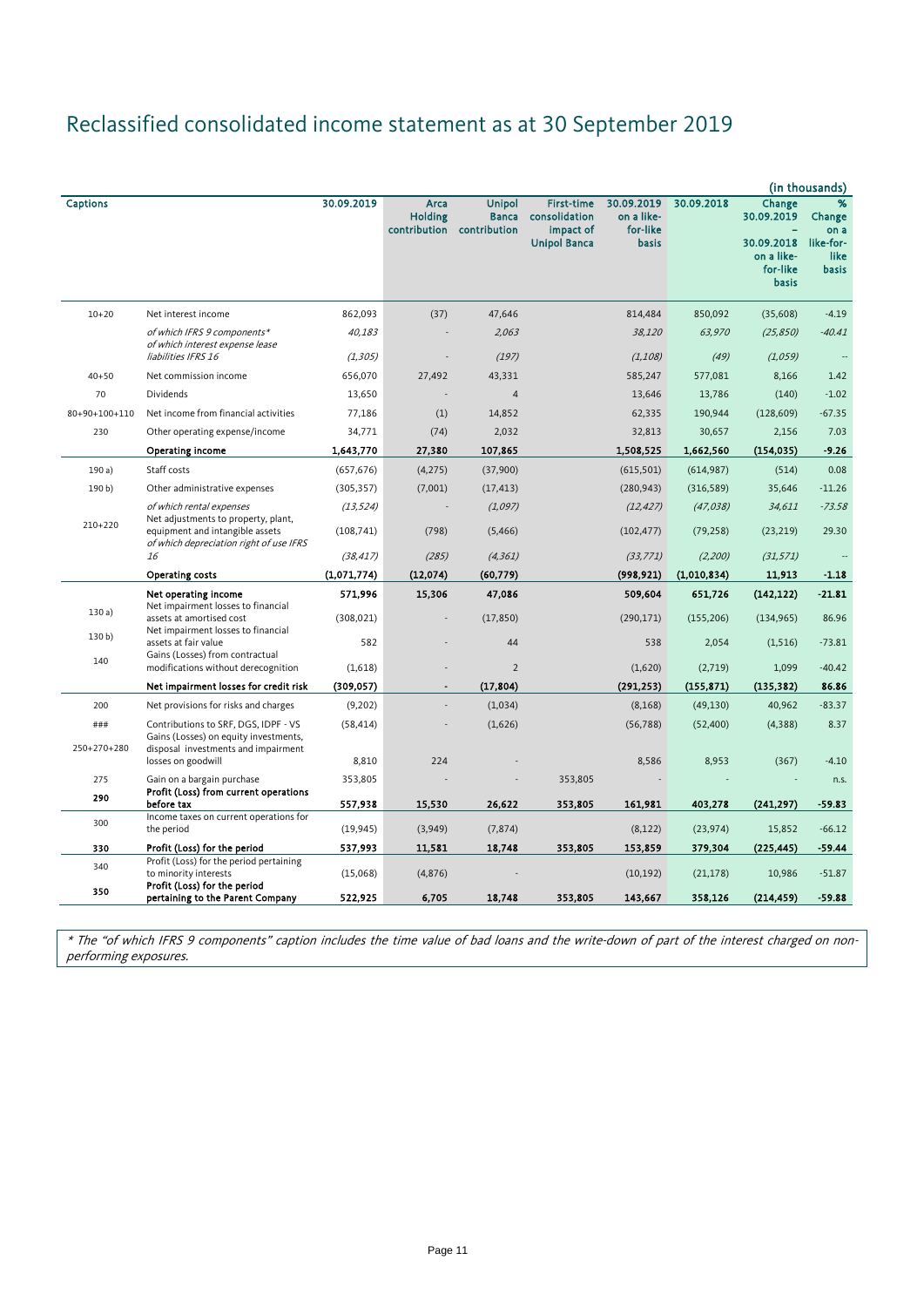# Reclassified consolidated income statement by quarter as at 30 September 2019

|                 |                                                                                                 |                        |                                    |                                                        |                        |                          |                        |                        | (in thousands)         |
|-----------------|-------------------------------------------------------------------------------------------------|------------------------|------------------------------------|--------------------------------------------------------|------------------------|--------------------------|------------------------|------------------------|------------------------|
| <b>Captions</b> |                                                                                                 | 1st<br>quarter<br>2019 | 2 <sub>nd</sub><br>quarter<br>2019 | 3rd<br>quarter<br>2019 on a<br>like-for-<br>like basis | 3rd<br>quarter<br>2019 | 1st<br>quarter<br>2018   | 2nd<br>quarter<br>2018 | 3rd<br>quarter<br>2018 | 4th<br>quarter<br>2018 |
| $10 + 20$       | Net interest income                                                                             | 273,896                | 272,288                            | 268,300                                                | 315,909                | 293,234                  | 280,268                | 276,590                | 272,345                |
|                 | of which IFRS 9 components*                                                                     | 13,352                 | 15,083                             | 9,685                                                  | 11,748                 | 25,637                   | 20,757                 | 17,576                 | 12,397                 |
|                 | of which interest expense lease liabilities IFRS 16                                             | (361)                  | (381)                              | (366)                                                  | (563)                  | (18)                     | (15)                   | (16)                   | (15)                   |
| $40 + 50$       | Net commission income                                                                           | 192,544                | 195,210                            | 197,493                                                | 268,316                | 198,120                  | 190,936                | 188,025                | 199,184                |
| 70              | <b>Dividends</b>                                                                                | 539                    | 9,687                              | 3,420                                                  | 3,424                  | 584                      | 12,877                 | 325                    | 20,553                 |
| 80+90+100+110   | Net income from financial activities                                                            | 22,062                 | 5,403                              | 34,870                                                 | 49,721                 | 153,634                  | 16,431                 | 20,879                 | (86, 922)              |
| 230             | Other operating expense/income                                                                  | 6,337                  | 8,923                              | 17,553                                                 | 19,511                 | 11,485                   | 8,174                  | 10,998                 | 13,552                 |
|                 | Operating income                                                                                | 495,378                | 491,511                            | 521,636                                                | 656,881                | 657,057                  | 508,686                | 496,817                | 418,712                |
| 190a)           | Staff costs                                                                                     | (213, 631)             | (213, 109)                         | (188, 761)                                             | (230, 936)             | (207, 534)               | (212,900)              | (194, 553)             | (206, 507)             |
| 190 b)          | Other administrative expenses                                                                   | (90, 930)              | (96, 204)                          | (93, 809)                                              | (118, 223)             | (102, 285)               | (109, 981)             | (104, 323)             | (125, 842)             |
|                 | of which rental expenses                                                                        | (4,692)                | (4,007)                            | (3, 728)                                               | (4,825)                | (15,615)                 | (15, 540)              | (15,883)               | (15,994)               |
| 210+220         | Net adjustments to property, plant and<br>equipment and intangible assets                       | (33, 172)              | (35, 380)                          | (33, 925)                                              | (40, 189)              | (21, 339)                | (34,986)               | (22, 933)              | (39,681)               |
|                 | of which depreciation right of use IFRS 16                                                      | (11, 249)              | (11, 135)                          | (11, 387)                                              | (16, 033)              | (726)                    | (733)                  | (741)                  | (741)                  |
|                 | <b>Operating costs</b>                                                                          | (337, 733)             | (344, 693)                         | (316, 495)                                             | (389, 348)             | (331, 158)               | (357, 867)             | (321, 809)             | (372,030)              |
|                 | Net operating income                                                                            | 157,645                | 146,818                            | 205,141                                                | 267,533                | 325,899                  | 150,819                | 175,008                | 46,682                 |
| 130a            | Net impairment losses to financial assets at<br>amortised cost                                  | (72, 485)              | (74, 551)                          | (143, 135)                                             | (160, 985)             | (26, 141)                | (58, 793)              | (70, 272)              | (70, 566)              |
| 130 b)          | Net impairment losses to financial assets at fair<br>value                                      | 421                    | (392)                              | 509                                                    | 553                    | 1,763                    | 141                    | 150                    | 12                     |
| 140             | Gains (Losses) from contractual modifications<br>without derecognition                          | (891)                  | (76)                               | (653)                                                  | (651)                  | $\overline{\phantom{a}}$ | (1, 183)               | (1,536)                | (237)                  |
|                 | Net impairment losses for credit risk                                                           | (72, 955)              | (75, 019)                          | (143, 279)                                             | (161,083)              | (24, 378)                | (59, 835)              | (71, 658)              | (70, 791)              |
| 200             | Net provisions for risks and charges                                                            | (1,995)                | (9,698)                            | 3,525                                                  | 2,491                  | (11, 663)                | (25, 376)              | (12,091)               | 23,936                 |
| ###             | Contributions to SRF, DGS, IDPF - VS                                                            | (23, 184)              | (9, 459)                           | (24, 145)                                              | (25, 771)              | (20, 282)                | (8,670)                | (23, 448)              | 75                     |
| 250+270+280     | Gains (Losses) on equity investments, disposal<br>investments and impairment losses on goodwill | 3,809                  | 4,586                              | 191                                                    | 415                    | 2,827                    | 2,591                  | 3,535                  | (57, 654)              |
| 275             | Gain on a bargain purchase                                                                      |                        |                                    |                                                        | 353,805                |                          |                        |                        |                        |
| 290             | Profit (Loss) from current operations before<br>tax                                             | 63,320                 | 57,228                             | 41,433                                                 | 437,390                | 272,403                  | 59,529                 | 71,346                 | (57, 752)              |
| 300             | Income taxes on current operations for the period                                               | (12, 266)              | 987                                | 3,157                                                  | (8,666)                | (6,918)                  | (2,850)                | (14, 206)              | 124,238                |
| 330             | Profit (Loss) for the period                                                                    | 51,054                 | 58,215                             | 44,590                                                 | 428,724                | 265,485                  | 56,679                 | 57,140                 | 66,486                 |
| 340             | Profit (Loss) for the period pertaining to minority<br>interests                                | (3,083)                | (5,694)                            | (1, 415)                                               | (6, 291)               | (14, 462)                | 183                    | (6,899)                | (22, 659)              |
| 350             | Profit (Loss) for the period pertaining to the<br><b>Parent Company</b>                         | 47,971                 | 52,521                             | 43,175                                                 | 422,433                | 251,023                  | 56,862                 | 50,241                 | 43,827                 |

<span id="page-11-0"></span>\* The "of which IFRS 9 components" caption includes the time value of bad loans and the write-down of part of the interest charged on nonperforming exposures.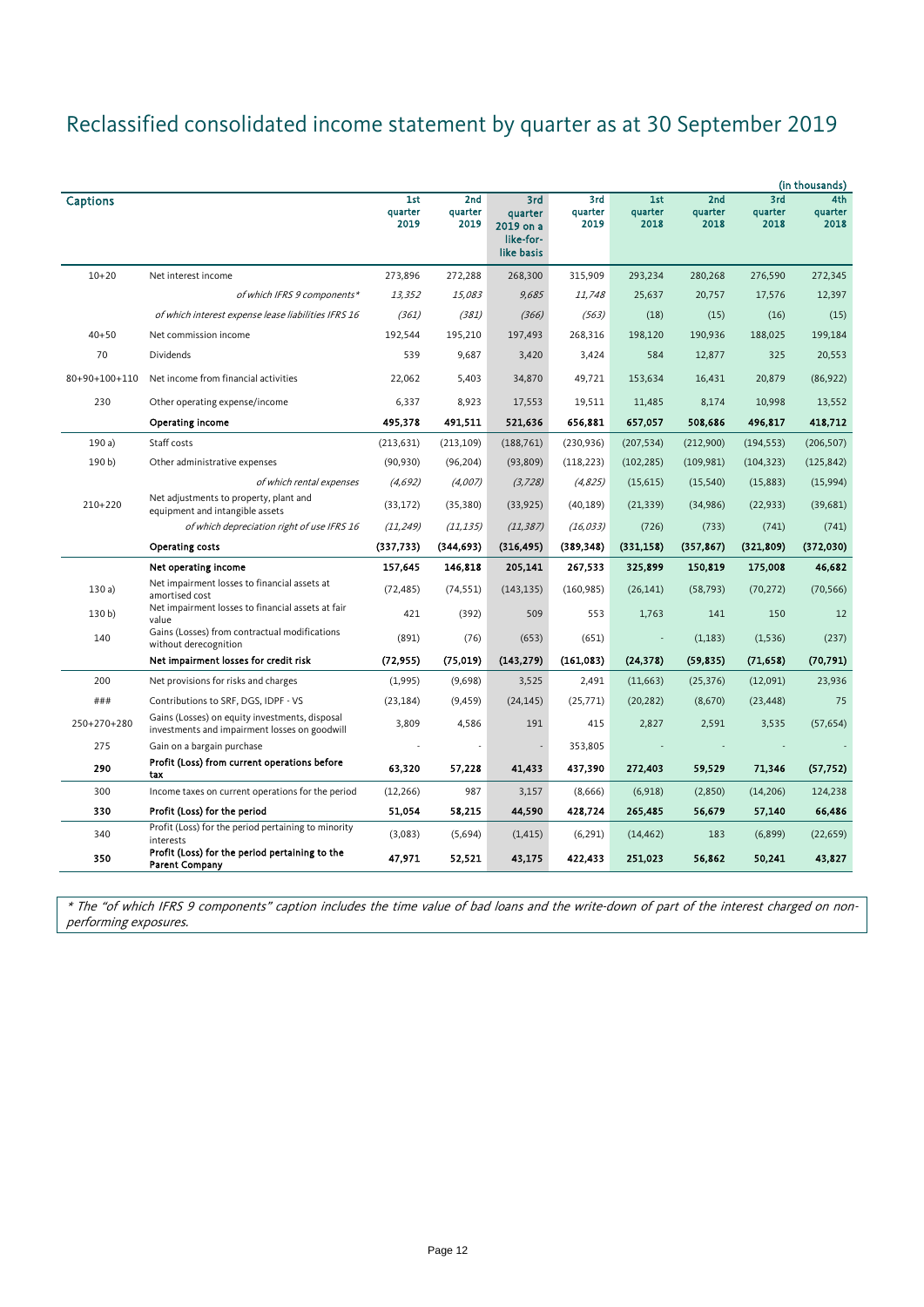# Consolidated balance sheet as at 30 September 2019

|               |                                                                            |            |            |             | (in thousands) |
|---------------|----------------------------------------------------------------------------|------------|------------|-------------|----------------|
| <b>Assets</b> |                                                                            | 30.09.2019 | 31.12.2018 | Change      | % Change       |
| 10.           | Cash and cash equivalents                                                  | 493,538    | 459,782    | 33,756      | 7.34           |
| 20.           | Financial assets measured at fair value through profit or loss             | 1,149,223  | 1,128,625  | 20,598      | 1.83           |
|               | a) financial assets held for trading                                       | 328,291    | 247,219    | 81,072      | 32.79          |
|               | b) financial assets designated at fair value                               | 131,594    | 218,662    | (87,068)    | $-39.82$       |
|               | c) other financial assets mandatorily measured at fair value               | 689,338    | 662,744    | 26,594      | 4.01           |
| 30.           | Financial assets measured at fair value through other comprehensive income | 6,911,141  | 8,563,992  | (1,652,851) | $-19.30$       |
| 40.           | Financial assets measured at amortised cost                                | 66,961,934 | 56,054,342 | 10,907,592  | 19.46          |
|               | a) loans to banks                                                          | 6,363,946  | 3,306,678  | 3,057,268   | 92.46          |
|               | b) loans to customers                                                      | 60,597,988 | 52,747,664 | 7,850,324   | 14.88          |
| 50.           | Hedging derivatives                                                        | 65,401     | 35,564     | 29,837      | 83.90          |
| 70.           | Equity investments                                                         | 251,613    | 446,049    | (194, 436)  | $-43.59$       |
| 90.           | Property, plant and equipment                                              | 1,356,757  | 1,063,273  | 293,484     | 27.60          |
| 100.          | Intangible assets                                                          | 612,235    | 445,689    | 166,546     | 37.37          |
|               | of which:                                                                  |            |            |             |                |
|               | - goodwill                                                                 | 434,758    | 264,740    | 170,018     | 64.22          |
| 110.          | Tax assets                                                                 | 1,960,020  | 1,885,616  | 74,404      | 3.95           |
|               | a) current                                                                 | 390,182    | 457,838    | (67, 656)   | $-14.78$       |
|               | b) deferred                                                                | 1,569,838  | 1,427,778  | 142,060     | 9.95           |
| 120.          | Non current assets and disposal groups classified as held for sale         | 5,346      | 2,800      | 2,546       | 90.93          |
| 130.          | Other assets                                                               | 928,218    | 549,035    | 379,183     | 69.06          |
|               | <b>Total assets</b>                                                        | 80,695,426 | 70,634,767 | 10,060,659  | 14.24          |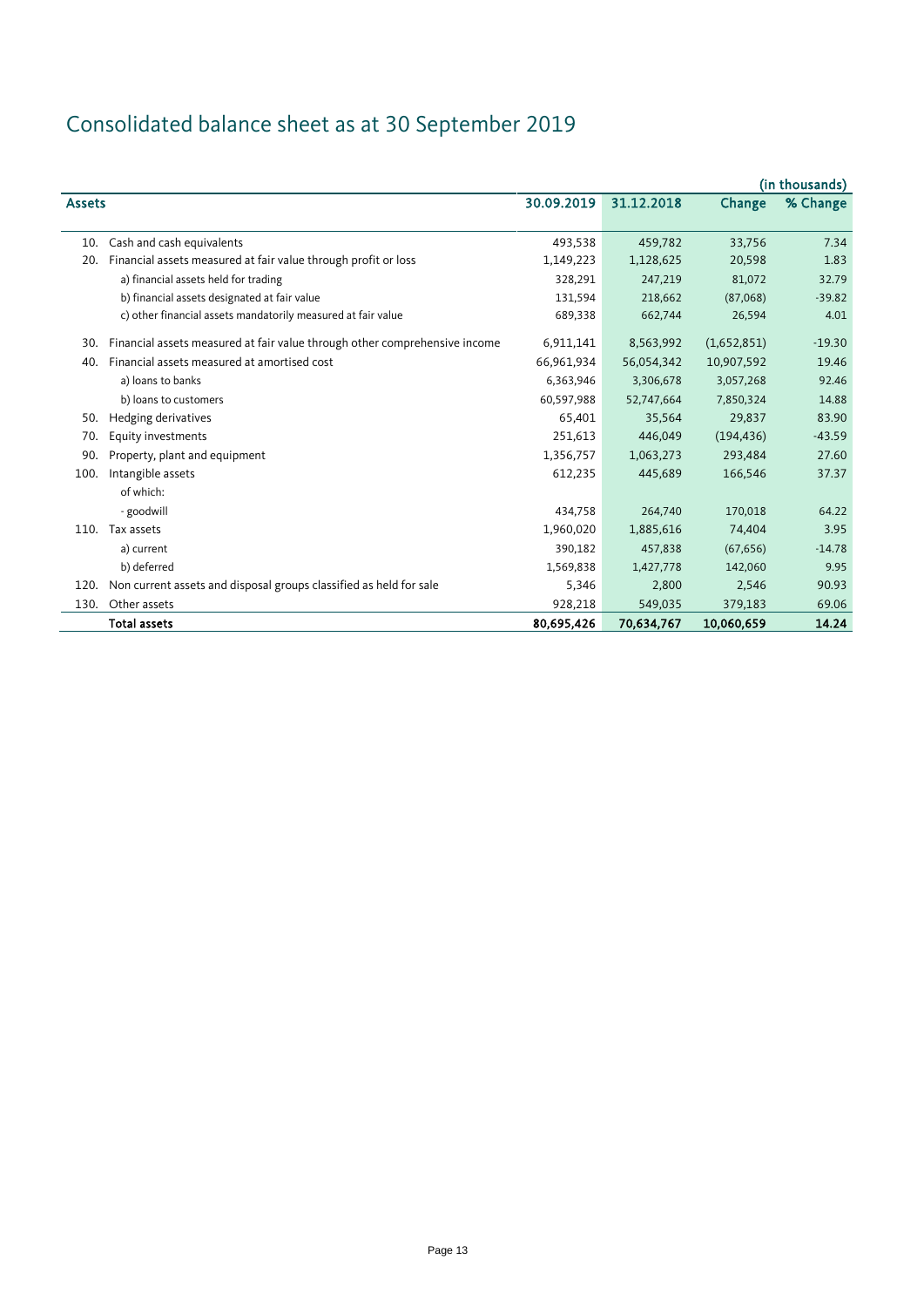|      |                                                  |            |            |            | (in thousands) |
|------|--------------------------------------------------|------------|------------|------------|----------------|
|      | Liabilities and shareholders' equity             | 30.09.2019 | 31.12.2018 | Change     | % Change       |
| 10.  | Financial liabilities measured at amortised cost | 70,520,235 | 63,122,667 | 7,397,568  | 11.72          |
|      | a) due to banks                                  | 12,353,388 | 13,126,248 | (772,860)  | $-5.89$        |
|      | b) due to customers                              | 51,769,432 | 44,594,863 | 7,174,569  | 16.09          |
|      | c) debt securities issued                        | 6,397,415  | 5,401,556  | 995,859    | 18.44          |
| 20.  | Financial liabilities held for trading           | 247,347    | 143,824    | 103,523    | 71.98          |
| 40.  | Hedging derivatives                              | 419,671    | 92,374     | 327,297    | 354.32         |
| 60.  | Tax liabilities                                  | 89,467     | 62,644     | 26,823     | 42.82          |
|      | a) current                                       | 29,538     | 3,966      | 25,572     | 644.78         |
|      | b) deferred                                      | 59,929     | 58,678     | 1,251      | 2.13           |
| 80.  | Other liabilities                                | 3,234,769  | 1,663,946  | 1,570,823  | 94.40          |
| 90.  | Employee termination indemnities                 | 200,512    | 182,793    | 17,719     | 9.69           |
| 100. | Provisions for risks and charges                 | 551,033    | 469,951    | 81,082     | 17.25          |
|      | a) commitments and guarantees granted            | 58,206     | 63,059     | (4,853)    | $-7.70$        |
|      | b) pension and similar obligations               | 169,465    | 131,126    | 38,339     | 29.24          |
|      | c) other provisions for risks and charges        | 323,362    | 275,766    | 47,596     | 17.26          |
| 120. | Valuation reserves                               | (39, 838)  | 949        | (40, 787)  |                |
| 140. | Equity instruments                               | 150,000    |            | 150,000    | n.s.           |
| 150. | Reserves                                         | 2,088,106  | 1,619,469  | 468,637    | 28.94          |
| 160. | Share premium reserve                            | 999,373    | 930,073    | 69,300     | 7.45           |
| 170. | Share capital                                    | 1,542,925  | 1,443,925  | 99,000     | 6.86           |
| 180. | Treasury shares (-)                              | (7, 259)   | (7, 258)   | (1)        | 0.01           |
| 190. | Minority interests $(+/-)$                       | 176,160    | 507,457    | (331, 297) | $-65.29$       |
| 200. | Profit (Loss) for the period $(+/-)$             | 522,925    | 401,953    | 120,972    | 30.10          |
|      | Total liabilities and shareholders' equity       | 80,695,426 | 70,634,767 | 10,060,659 | 14.24          |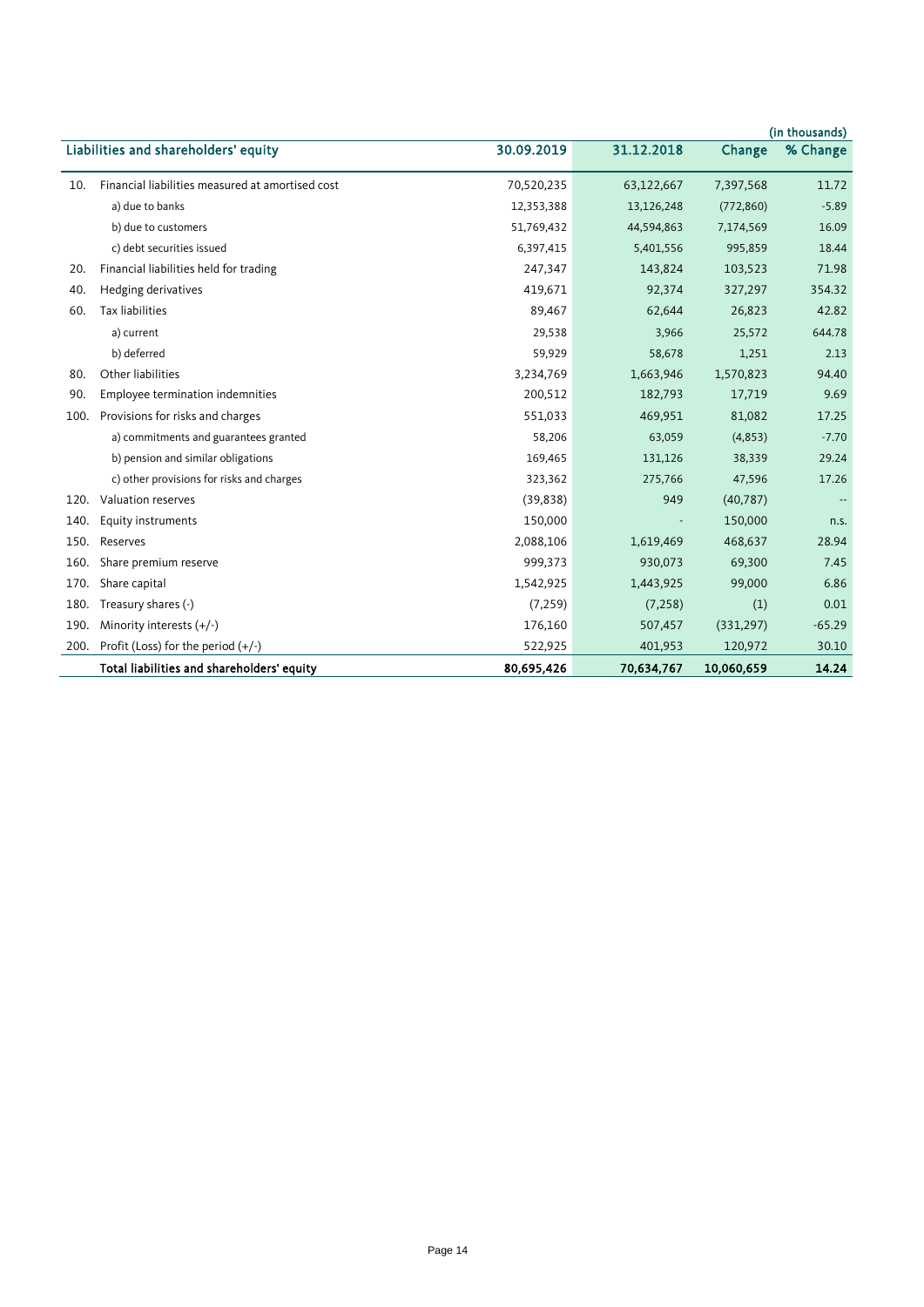## Consolidated income statement as at 30 September 2019

|                 |                                                                                                 |               |             |            | (in thousands) |
|-----------------|-------------------------------------------------------------------------------------------------|---------------|-------------|------------|----------------|
| <b>Captions</b> |                                                                                                 | 30.09.2019    | 30.09.2018  | Change     | Change %       |
| 10.             | Interest and similar income                                                                     | 1,057,644     | 1,044,587   | 13,057     | 1.25           |
|                 | of which: interest income calculated using the effective interest method                        | 1,039,265     | 1,029,728   | 9,537      | 0.93           |
| 20.             | Interest and similar expense                                                                    | (195, 551)    | (194, 495)  | (1,056)    | 0.54           |
| 30.             | Net interest income                                                                             | 862,093       | 850,092     | 12,001     | 1.41           |
| 40.             | Commission income                                                                               | 720,079       | 603,652     | 116,427    | 19.29          |
| 50.             | Commission expense                                                                              | (64,009)      | (26, 571)   | (37, 438)  | 140.90         |
| 60.             | Net commission income                                                                           | 656,070       | 577,081     | 78,989     | 13.69          |
| 70.             | Dividends and similar income                                                                    | 13,650        | 13,786      | (136)      | $-0.99$        |
| 80.             | Net income from trading activities                                                              | (23, 554)     | 25,217      | (48, 771)  | $-193.41$      |
| 90.             | Net income from hedging activities                                                              | (4, 178)      | 1,992       | (6,170)    | $-309.74$      |
|                 | 100. Gains (Losses) on disposal or repurchase of:                                               | 110,205       | 152,809     | (42, 604)  | $-27.88$       |
|                 | a) financial assets measured at amortised cost                                                  | 39,458        | (11, 915)   | 51,373     | $-431.16$      |
|                 | b) financial assets measured at fair value through other comprehensive income                   | 70,311        | 164,452     | (94, 141)  | $-57.25$       |
|                 | c) financial liabilities                                                                        | 436           | 272         | 164        | 60.29          |
| 110.            | Net income on financial assets and liabilities measured at fair value through<br>profit or loss | (5, 287)      | 10,926      | (16, 213)  | $-148.39$      |
|                 | a) financial assets and liabilities designated at fair value                                    | (6,965)       | (5,010)     | (1,955)    | 39.02          |
|                 | b) other financial assets mandatorily measured at fair value                                    | 1,678         | 15,936      | (14, 258)  | $-89.47$       |
| 120.            | Net interest and other banking income                                                           | 1,608,999     | 1,631,903   | (22, 904)  | $-1.40$        |
| 130.            | Net impairment losses for credit risk relating to:                                              | (307, 439)    | (153, 152)  | (154, 287) | 100.74         |
|                 | a) financial assets measured at amortised cost                                                  | (308, 021)    | (155, 206)  | (152, 815) | 98.46          |
|                 | b) financial assets measured at fair value through other comprehensive income                   | 582           | 2,054       | (1, 472)   | $-71.67$       |
| 140.            | Gains (Losses) from contractual modifications without derecognition                             | (1,618)       | (2,719)     | 1,101      | $-40.49$       |
| 150.            | Net income from financial activities                                                            | 1,299,942     | 1,476,032   | (176,090)  | $-11.93$       |
| 180.            | Net income from financial and insurance activities                                              | 1,299,942     | 1,476,032   | (176,090)  | $-11.93$       |
| 190.            | Administrative expenses:                                                                        | (1, 121, 498) | (1,078,950) | (42, 548)  | 3.94           |
|                 | a) staff costs                                                                                  | (657, 676)    | (614,987)   | (42, 689)  | 6.94           |
|                 | b) other administrative expenses                                                                | (463, 822)    | (463, 963)  | 141        | $-0.03$        |
|                 | 200. Net provisions for risks and charges                                                       | (9,202)       | (49, 130)   | 39,928     | $-81.27$       |
|                 | a) commitments and guarantees granted                                                           | 6,837         | 18,843      | (12,006)   | $-63.72$       |
|                 | b) other net provisions                                                                         | (16,039)      | (67, 973)   | 51,934     | $-76.40$       |
| 210.            | Net adjustments to property, plant and equipment                                                | (69, 649)     | (43,900)    | (25, 749)  | 58.65          |
| 220.            | Net adjustments to intangible assets                                                            | (39,092)      | (35, 358)   | (3,734)    | 10.56          |
| 230.            | Other operating expense/income                                                                  | 134,822       | 125,631     | 9,191      | 7.32           |
|                 | 240. Operating costs                                                                            | (1, 104, 619) | (1,081,707) | (22, 912)  | 2.12           |
| 250.            | Gains (Losses) of equity investments                                                            | 10,539        | 8,806       | 1,733      | 19.68          |
|                 | 275. Gain on a bargain purchase                                                                 | 353,805       |             | 353,805    | n.s.           |
| 280.            | Gains (Losses) on disposal investments                                                          | (1,729)       | 147         | (1,876)    |                |
| 290.            | Profit (Loss) from current operations before tax                                                | 557,938       | 403,278     | 154,660    | 38.35          |
| 300.            | Income taxes on current operations                                                              | (19, 945)     | (23, 974)   | 4,029      | $-16.81$       |
| 310.            | Profit (Loss) from current operations after tax                                                 | 537,993       | 379,304     | 158,689    | 41.84          |
| 330.            | Profit (Loss) for the period $(+/-)$                                                            | 537,993       | 379,304     | 158,689    | 41.84          |
| 340.            | Profit (Loss) for the period pertaining to minority interests                                   | (15,068)      | (21, 178)   | 6,110      | $-28.85$       |
| 350.            | Profit (Loss) for the period pertaining to the Parent Company                                   | 522,925       | 358,126     | 164,799    | 46.02          |

The "Interest and similar income" and "Interest and similar expense" captions at 30 September 2018 have been restated with respect to the Consolidated interim report as at 30 September 2018, due to reclassification of interest on hedging derivatives pursuant to the 5th update to Bank of Italy Circular 262/2005.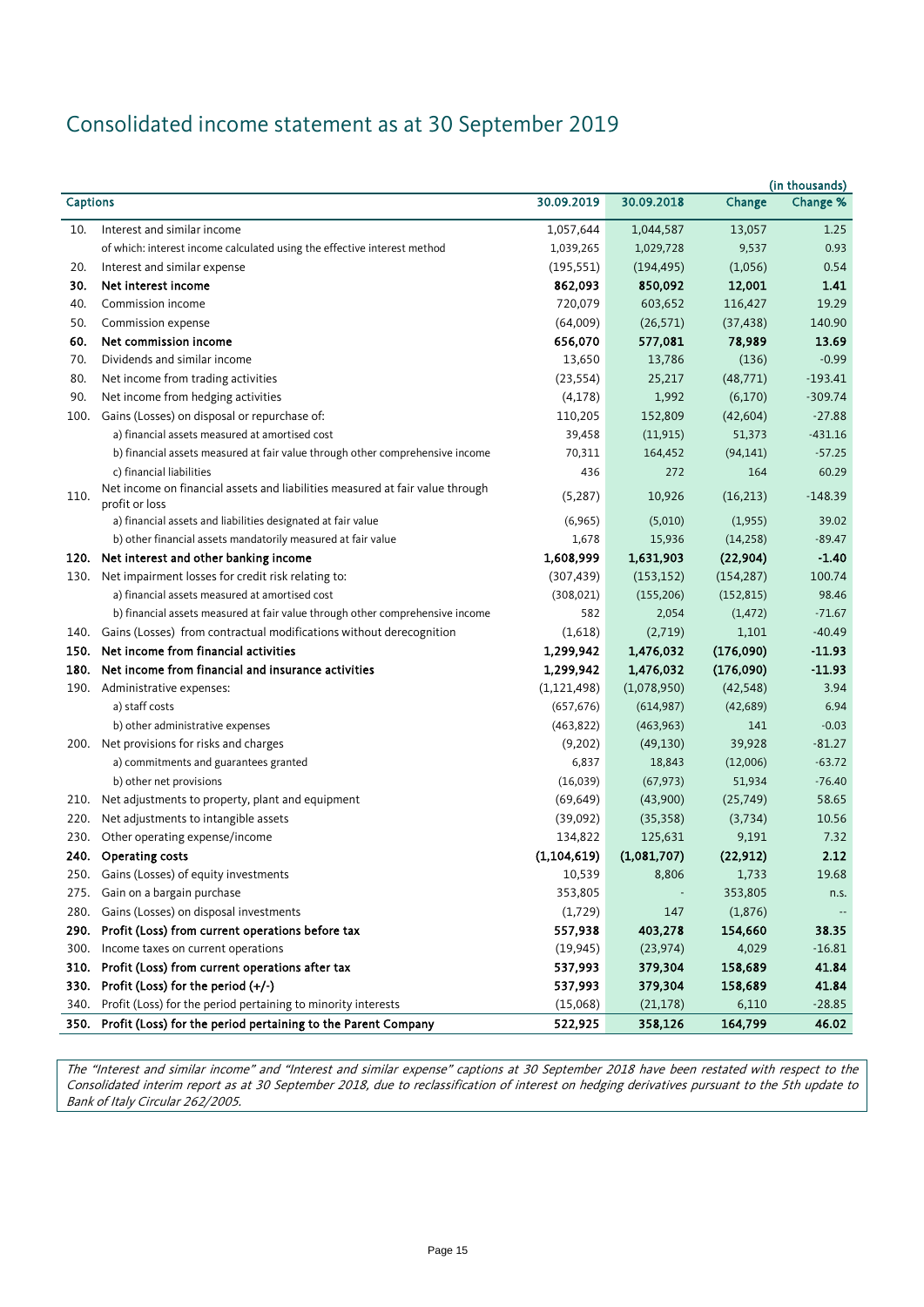### Performance ratios<sup>[2](#page-8-0)</sup>

| <b>Financial ratios</b>                                            | 30.09.2019  | $2018$ (*)     |
|--------------------------------------------------------------------|-------------|----------------|
|                                                                    |             |                |
| Structural ratios                                                  |             |                |
| Net loans to customers/total assets                                | 65.05%      | 66.61%         |
| Net loans to customers/direct deposits from customers              | 90.25%      | 94.11%         |
| Financial assets/total assets                                      | 23.27%      | 24.28%         |
| Fixed assets <sup>3</sup> /total assets                            | 1.99%       | 2.14%          |
| Goodwill/total assets                                              | 0.54%       | 0.37%          |
| Direct deposits/total assets                                       | 87.39%      | 89.36%         |
| Indirect deposits under management/indirect deposits               | 35.38%      | 53.32%         |
| Financial assets/tangible equity <sup>4</sup>                      | 3.90        | 3.85           |
| Total tangible assets <sup>5</sup> /tangible equity                | 16.61       | 15.77          |
| Net interbank position (in thousands of Euro)                      | (8,631,348) | (11, 585, 739) |
| Number of employees <sup>6</sup>                                   | 13,910      | 11,615         |
| Number of national bank branches                                   | 1,429       | 1,218          |
| Profitability ratios                                               |             |                |
| ROE <sup>7</sup>                                                   | 16.03%      | 9.06%          |
| <b>ROTE</b> <sup>8</sup>                                           | 18.25%      | 10.15%         |
| ROA <sup>9</sup> (net profit/total assets)                         | 0.89%       | 0.63%          |
| Cost to income ratio <sup>®</sup>                                  | 65.20%      | 60.80%         |
| Net impairment losses on loans to customers/net loans to customers | 0.58%       | 0.33%          |
| Basic EPS"                                                         | 1.069       | 0.745          |
| Diluted EPS <sup>12</sup>                                          | 1.050       | 0.745          |

(\*) The comparative patrimonial ratios, together with ROE, ROTE and ROA, have been calculated on figures at 31 December 2018 as per the Consolidated financial statements as at 31 December 2018, while economical ratios have been calculated on figures at 30 September 2018 as per the Consolidated interim report as at 30 September 2018.

<span id="page-15-9"></span><sup>12</sup> See previous note.

 $\overline{a}$ 

<sup>&</sup>lt;sup>2</sup> To construct ratios, reference was made to the balance sheet and income statement figures of the reclassified statements prepared from a management point of view as per the present Press Realease.

<span id="page-15-0"></span><sup>&</sup>lt;sup>3</sup> Fixed assets include both Equity investments and Property, plant and equipment.

<span id="page-15-1"></span><sup>4</sup> Tangible equity: total shareholders' equity, including minority interests, net of intangible assets.

<span id="page-15-2"></span><sup>5</sup> Total tangible assets = total assets net of intangible assets.

<span id="page-15-3"></span><sup>6</sup> The number of employees (point figures) does not include the expectations.

<span id="page-15-4"></span><sup>7</sup> ROE at 30 September 2019 has been calculated on an annual basis replicating the profit (loss) for the period for the rest of the year.

<span id="page-15-5"></span>**<sup>8</sup> ROTE at 30 September 2019 has been calculated on an annual basis replicating the profit (loss) for the period for the rest of the year.** 

<span id="page-15-6"></span><sup>9</sup> ROA at 30 September 2019 has been calculated on an annual basis replicating the profit (loss) for the period for the rest of the year.

<span id="page-15-7"></span><sup>&</sup>lt;sup>10</sup> The cost/income ratio has been calculated on the basis of the layout of the reclassified income statement (operating costs/operating income); when calculated on the basis of the layouts provided by Circular no. 262 of the Bank of Italy the cost/income ratio is at 68.65% (66.29% at 30 September 2018 as per the Consolidated interim report as at 30 September 2018).

<span id="page-15-8"></span><sup>&</sup>quot; EPS has been calculated net of treasury shares in portfolio.